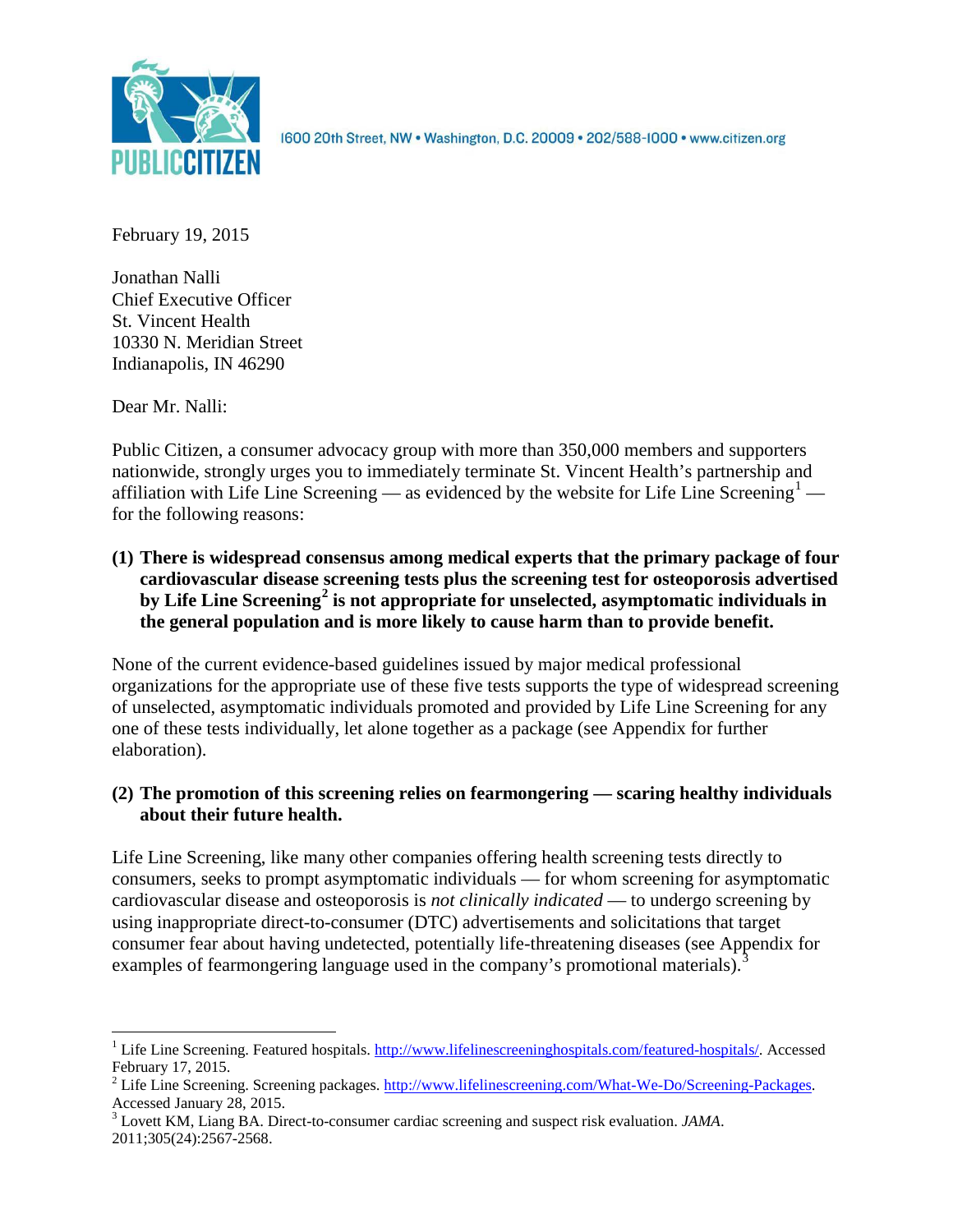### **(3) For many people, false-positive test results from this screening can lead to unfounded anxiety and additional unnecessary, risky, and costly diagnostic procedures and treatment interventions.**[4](#page-1-0),[5](#page-1-1)

Because this screening is performed broadly on *unselected, predominantly asymptomatic populations* (i.e., those not at significant risk), many people will have false**-**positive test results. False-positive results can cause unfounded anxiety and lead to additional diagnostic procedures and treatments, exposing screened individuals to additional risk of physical harm without providing offsetting benefits.

In addition to physical and psychological harms, false-positive results from medically inappropriate screening tests also cause financial harms to the people screened and to others. Unnecessary costs are borne *directly* by the screened patients/consumers for the initial screening and for some of the unnecessary follow-up testing and treatment interventions. Additionally, *indirect* cost to the broader insured population results from insurance companies passing on the costs of superfluous follow-up testing and treatment via increased premiums.

### **(4) Screening unselected, asymptomatic people will lead to** *overdiagnosis***, which occurs when individuals are diagnosed with conditions that will never cause symptoms or death.**

Some individuals undergoing inappropriate screening will have certain true-positive abnormal results, leading to the diagnosis of conditions that will never cause symptoms or death, a problem known as overdiagnosis.<sup>[6](#page-1-2)</sup> As with false-positive test results, overdiagnosis leads to unnecessary anxiety and unnecessary medical interventions. For example, imaging tests, such as the ultrasound cardiovascular disease screening tests offered by Life Line Screening, can detect abnormalities that for many people are minor and not destined to ever progress enough to cause symptoms or death; these people cannot benefit from treatment. In fact, they can only be harmed. When healthy people are systematically encouraged to get screened, overdiagnosis and the problems caused by it are made worse.<sup>[7](#page-1-3)</sup>

## **(5) The promotion and provision of this screening is** *unethical***.**

First, it is exploitative for Life Line Screening to profit from the promotion of medically nonbeneficial testing through the use of misleading advertisements and solicitations that play on people's fear. Second, this screening violates the ethical principles of beneficence (the duty to promote good and act in the best interest of the patient and the health of society) and nonmaleficence (the duty to do no harm to patients).  $8.9$  $8.9$  $8.9$  Finally, direct-to-consumer promotional

<span id="page-1-4"></span>2012;157(10):747-748.

<span id="page-1-5"></span><span id="page-1-0"></span><sup>4</sup> Lovett KM, Liang BA. Direct-to-consumer cardiac screening and suspect risk evaluation. *JAMA*.

<span id="page-1-1"></span><sup>2011;305(24):2567-2568.</sup> <sup>5</sup> Perry S. Buyer beware on 'direct-to-consumer' health screenings. March 21, 2012. *MinnPost.*  [http://www.minnpost.com/second-opinion/2012/03/buyer-beware-direct-consumer-health-screenings.](http://www.minnpost.com/second-opinion/2012/03/buyer-beware-direct-consumer-health-screenings) Accessed January 14, 2015.

<span id="page-1-2"></span><sup>6</sup> Welch HG, Schwartz LM, Woloshin S. *Overdiagnosed: Making People Sick in the Pursuit of Health*. 1st ed. Boston, MA: Beacon Press; 2011: at *xiv*.<br><sup>7</sup> *Ibid*. Page 44.<br><sup>8</sup> Wallace EA, Schumann JH, Weinberger SE. Ethics of commercial screening tests. *Ann Intern Med*.

<span id="page-1-3"></span>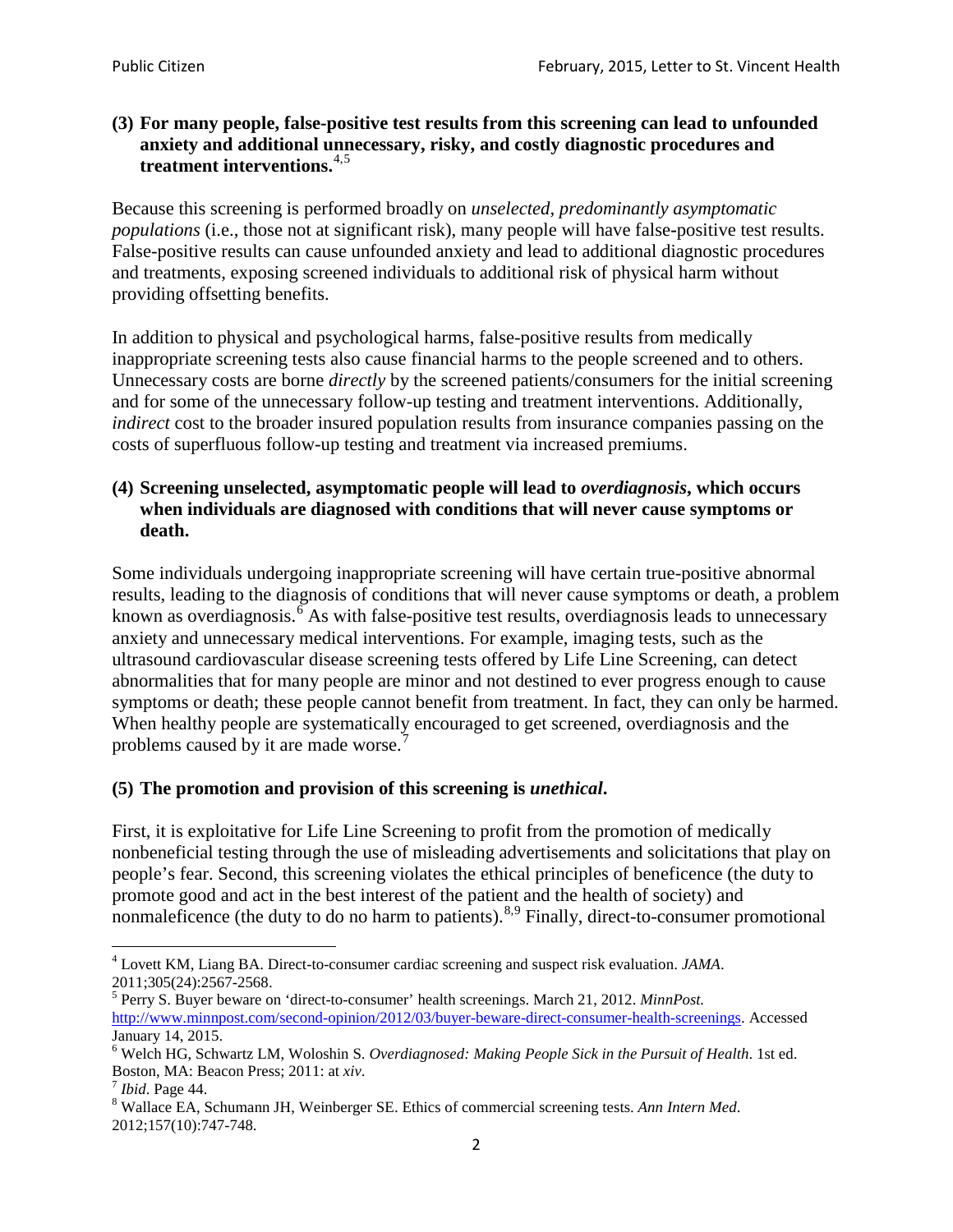materials for screening tests that fail to disclose published guidelines on recommended indications for these tests, as well as the risks of harm, violate the ethical principle of respect for persons and patient autonomy (the duty to protect and foster a patient's free, uncoerced choices). $\frac{10,11}{10,11}$  $\frac{10,11}{10,11}$  $\frac{10,11}{10,11}$  $\frac{10,11}{10,11}$ 

For these reasons, your institution's partnership with Life Line Screening does a great disservice to the community that you serve and adversely impacts public health more broadly. It is therefore imperative that your institution sever its relationship with Life Line Screening and refrain from endorsing the company's heavily promoted, nonselective, community**-**wide cardiovascular disease and osteoporosis screening programs.

Of note, many institutions like yours responded positively to similar requests from Public Citizen. In particular, on June 19, 2014, we wrote letters to 20 hospitals and medical institutions that had partnered with HealthFair, another company that inappropriately promotes similar direct-to-consumer cardiovascular disease screening tests, urging them to immediately sever their relationship with the company. [12](#page-2-2) Fifteen of the 20 institutions have informed either us or representatives of the news media that they have terminated or will be terminating their relationships with HealthFair. Public Citizen applauded these actions.

On August 11, 2014, the *Journal of the American Medical Association* published a Viewpoint article critical of hospital relationships with DTC disease screening companies.<sup>13</sup> The article co-authored by Erik Wallace, M.D., Associate Dean for the Colorado Springs Branch of the University of Colorado School of Medicine; John Schumann, M.D., Interim President, University of Oklahoma-Tulsa; and Steven Weinberger, M.D., Executive Vice President and Chief Executive Officer of the American College of Physicians, the pre**-**eminent national organization of internists — concluded as follows:

If the primary goal of hospitals and DTC screening companies is to improve the health of the populations they serve, then both entities should provide clear and convincing evidence of net benefit with the tests and treatments they offer. Given the controversy over the values and ethics of DTC screening companies and the services they offer, hospitals should clearly and publicly explain their relationships with DTC screening companies, given the lack of evidence to support mass vascular screenings. Hospitals also should justify such relationships transparently or, as Public Citizen suggests, sever such relationships.

Finally, we would also like to call to your attention the fact that on January 22, 2015, Public Citizen requested that the Federal Trade Commission investigate the advertising and promotional

<sup>&</sup>lt;sup>9</sup> Snyder L, American College of Physicians Ethics, Professionalism, and Human Rights Committee. American College of Physicians ethics manual. Sixth edition. Ann Intern Med. 2012;156(1):73-104.

<span id="page-2-0"></span><sup>&</sup>lt;sup>10</sup> Wallace EA, Schumann JH, Weinberger SE. Ethics of commercial screening tests. *Ann Intern Med*. 2012;157(10):747-748.

<span id="page-2-1"></span> $11$  Snyder L, American College of Physicians Ethics, Professionalism, and Human Rights Committee. American College of Physicians ethics manual: Sixth edition. *Ann Intern Med*. 2012;156(1):73-104.<br><sup>12</sup> Public Citizen. Letters to twenty hospitals and medical institutions asking them to end their partnerships with

<span id="page-2-2"></span>HealthFair. [http://www.citizen.org/hrg2206.](http://www.citizen.org/hrg2206) Accessed October 2, 2014.

<span id="page-2-3"></span><sup>13</sup> Wallace EA, Schumann JH, Weinberger SE. Hospital relationships with direct-to-consumer screening companies. *JAMA*. 2014;312(9):891-892. Published online August 11, 2014. doi:10.1001/jama.2014.9500.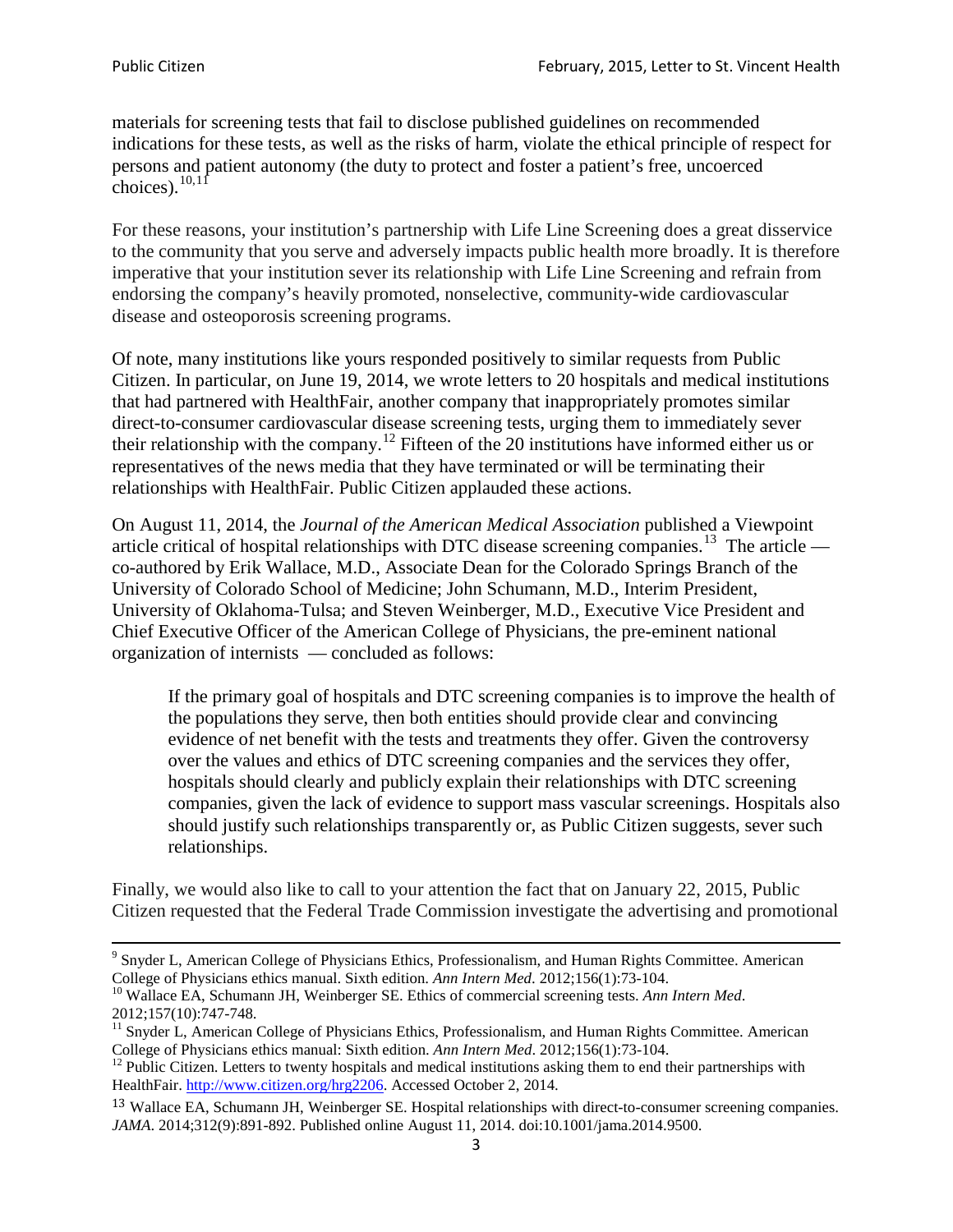activities of Life Line Screening. There is evidence that the company's advertising and promotional materials contain numerous statements that may be deceptive within the meaning of the Federal Trade Commission Act. These materials make unsubstantiated medical-benefit efficacy claims about Life Line Screening's primary cardiovascular disease and osteoporosis screening package, and they omit information material to consumers regarding the risks of adverse health-related outcomes and financial harms that may result from the screening.

Thank you for your prompt attention to this important patient safety and public health issue. Please contact us when you end your relationship with Life Line Screening.

Sincerely,

Vikram Krishnasamy, M.D., M.P.H. Researcher Public Citizen's Health Research Group

Michael Carome, M.D. **Director** Public Citizen's Health Research Group

Sidney M. Wolfe, M.D. Founder and Senior Adviser Public Citizen's Health Research Group

cc: Robert J. Henkel, President and CEO, Ascension Health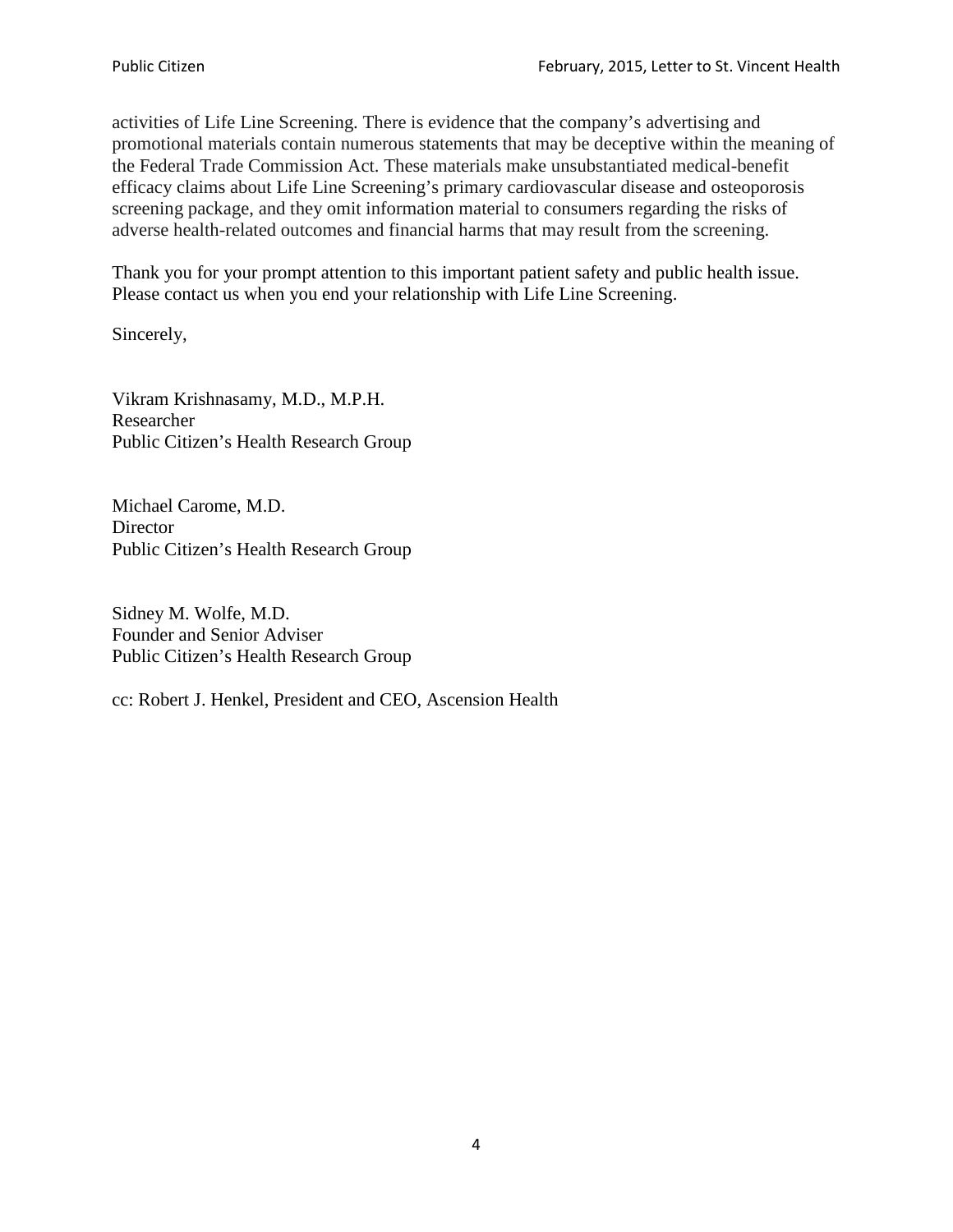## **Appendix**

## **Assessment of Cardiovascular Disease and Osteoporosis Screening Tests Offered by Life Line Screening**

Life Line Screening heavily promotes directly to consumers a package of four cardiovascular disease screening tests plus an osteoporosis risk assessment test.<sup>[14](#page-4-0),[15](#page-4-1)</sup> The four cardiovascular disease screening tests in the package are an electrocardiogram to screen for atrial fibrillation, a carotid artery ultrasound, an abdominal aortic aneurysm ultrasound, and a peripheral arterial disease test. The osteoporosis risk assessment test is an ultrasound of the heel bone to measure bone mass density.

Promotional materials describing these screening tests on the Life Line Screening website and in direct-to-consumer print solicitations mailed directly to people's homes misleadingly note the following:

Since our inception in 1993, we have screened nearly eight million people, and currently screen nearly one million people each year at over 16,000 screening events nationwide. Through this experience, we often identify serious health issues and **have helped save thousands of lives**. [16](#page-4-2) [Emphasis added]

"These screenings have **proven to be safe and accurate** in detecting your risks of stroke and vascular disease – so you and your doctor can do something about it before it's too late."<sup>[17](#page-4-3)</sup> [Emphasis added]

The Life Line Screening promotional materials recommend that adults over age 50 undergo these five screening tests annually:<sup>[18](#page-4-4),[19,](#page-4-5)[20,](#page-4-6)[21](#page-4-7),[22](#page-4-8)</sup>

Q. Who needs to be screened?

A. The answer is anyone over 50 who wants to be proactive about his or her health. …

<span id="page-4-0"></span><sup>&</sup>lt;sup>14</sup> Life Line Screening. Screening packages. [http://www.lifelinescreening.com/What-We-Do/Screening-Packages.](http://www.lifelinescreening.com/What-We-Do/Screening-Packages) AccessedJanuary 9, 2015.

<span id="page-4-1"></span><sup>&</sup>lt;sup>15</sup> Undated letter from Kevin DeWeese, Director of Clinical Operations, Life Line Screening, to a consumer.

Received November 2014.<br><sup>16</sup> Life Line Screening. Who we are. http://www.lifelinescreening.com/Who-We-Are. Accessed January 9, 2015.

<span id="page-4-3"></span><span id="page-4-2"></span><sup>&</sup>lt;sup>17</sup> Undated letter from Kevin DeWeese, Director of Clinical Operations, Life Line Screening, to a consumer. Received November 2014.

<span id="page-4-4"></span><sup>&</sup>lt;sup>18</sup> Life Line Screening. Atrial fibrillation screening. [http://www.lifelinescreening.com/What-We-Do/What-We-](http://www.lifelinescreening.com/What-We-Do/What-We-Screen-For/Atrial-Fibrillation)[Screen-For/Atrial-Fibrillation.](http://www.lifelinescreening.com/What-We-Do/What-We-Screen-For/Atrial-Fibrillation) Accessed January 9, 2015.

<sup>&</sup>lt;sup>19</sup> Life Line Screening. Carotid artery disease screening. [http://www.lifelinescreening.com/What-We-Do/What-We-](http://www.lifelinescreening.com/What-We-Do/What-We-Screen-For/Carotid-Artery-Disease)

<span id="page-4-6"></span><span id="page-4-5"></span>[Screen-For/Carotid-Artery-Disease.](http://www.lifelinescreening.com/What-We-Do/What-We-Screen-For/Carotid-Artery-Disease) Accessed January 9, 2015.<br><sup>20</sup> Life Line Screening. Abdominal aortic aneurysm screening.. http://www.lifelinescreening.com/What-We-Do/What-We-Do/What-We-Screen-For/Abdominal-Aortic-Aneury

<span id="page-4-7"></span><sup>&</sup>lt;sup>21</sup> Life Line Screening. Peripheral arterial disease screening. [http://www.lifelinescreening.com/What-We-Do/What-](http://www.lifelinescreening.com/What-We-Do/What-We-Screen-For/Peripheral-Arterial-Disease)

<span id="page-4-8"></span>[We-Screen-For/Peripheral-Arterial-Disease.](http://www.lifelinescreening.com/What-We-Do/What-We-Screen-For/Peripheral-Arterial-Disease) Accessed January 9, 2015.<br><sup>22</sup> Life Line Screening. Osteoporosis screening/bone density test. [http://www.lifelinescreening.com/What-We-](http://www.lifelinescreening.com/What-We-Do/What-We-Screen-For/Osteoporosis)[Do/What-We-Screen-For/Osteoporosis.](http://www.lifelinescreening.com/What-We-Do/What-We-Screen-For/Osteoporosis) Accessed January 9, 2015.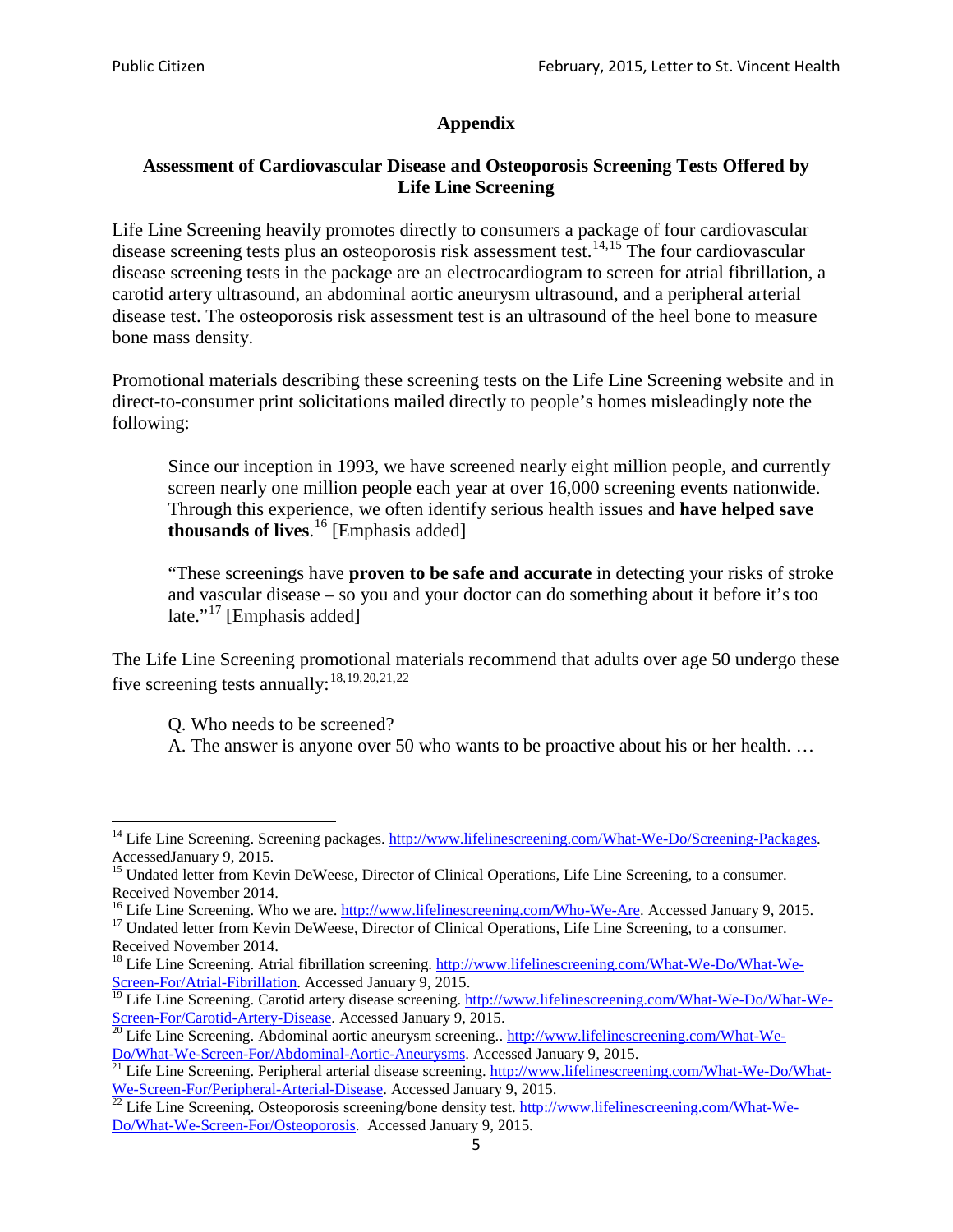However if you have a family history of stroke or heart disease, or if you have high risk factors such as being overweight, high cholesterol, smoking, or lack exercise you may wish to be screened, even if you are in your  $40^{\circ}$ s.<sup>[23](#page-5-0)</sup>

Life Line Screening's primary package is offered at a price of \$149, purportedly providing consumers a "savings of \$181."<sup>[24](#page-5-1)</sup>

Life Line Screening seeks to prompt asymptomatic individuals for whom screening for asymptomatic cardiovascular disease and osteoporosis is *not clinically indicated* to undergo screening by using inappropriate direct-to-consumer advertisements and solicitations that target consumer fear about having undetected, potentially life-threatening diseases.<sup>[25](#page-5-2)</sup> Examples of such statements found on Life Line Screening's website and print solicitation materials include the following:

- Website: "The absence of risk factors does **not** guarantee that a person will not die from a heart attack. In fact, 1 in 3 people who develop a myocardial infarction (MI) will not have any of the conventional risk factors, which include smoking, unhealthy diet, obesity, physical inactivity, high blood pressure, diabetes and raised lipids."[26](#page-5-3) [Emphasis in original]
- Website: "Similarly, **80% – 85% of strokes occur without warning in asymptomatic patients**, so they can only be significantly reduced by finding and treating the disease before it happens."<sup>[27](#page-5-4)</sup> [Emphasis added]
- Website: "Abdominal aortic aneurysms pose a threat because **they are usually silent until a medical emergency occurs**."[28](#page-5-5) [Emphasis added]
- Website: "**Aneurysms are a health risk because they can burst or rupture. A ruptured aneurysm can cause severe internal bleeding, which can lead to shock or even death.**"<sup>[29](#page-5-6)</sup> [Emphasis in original]
- Website: "Your carotid arteries are the two large blood vessels in your neck that supply blood to your brain. When these arteries become clogged with cholesterol, they become

<span id="page-5-0"></span><sup>&</sup>lt;sup>23</sup> Life Line Screening. Questions  $\&$  answers about Life Line Screening. Enclosure to undated letter from Kevin DeWeese, Director of Clinical Operations, Life Line Screening, to a consumer. Received November 2014.

<span id="page-5-1"></span><sup>&</sup>lt;sup>24</sup> Undated letter from Kevin DeWeese, Director of Clinical Operations, Life Line Screening, to a consumer. Received November 2014.

<span id="page-5-2"></span><sup>25</sup> Lovett KM, Liang BA. Direct-to-consumer cardiac screening and suspect risk evaluation. *JAMA*.  $2011;305(24):2567-2568$ .<br><sup>26</sup> Life Line Screening. The benefits of ultrasound screening in key cardiovascular disease areas.

<span id="page-5-3"></span>[http://www.lifelinescreeningresearch.com/the-benefits-of-ultrasound-screening/.](http://www.lifelinescreeningresearch.com/the-benefits-of-ultrasound-screening/) Accessed January 9, 2015.<br><sup>28</sup> Life Line Screening. Abdominal aortic aneurysm screening. http://www.lifelinescreening.com/What-We-<br><sup>28</sup> Life L

<span id="page-5-5"></span><span id="page-5-4"></span>[Do/What-We-Screen-For/Abdominal-Aortic-Aneurysms.](http://www.lifelinescreening.com/What-We-Do/What-We-Screen-For/Abdominal-Aortic-Aneurysms) Accessed January 9, 2015. <sup>29</sup> Life Line Screening. Abdominal aortic aneurysm (AAA).

<span id="page-5-6"></span>[http://www.lifelinescreening.com/~/media/Files/US/pdfs/FactSheetAAAupdated.ashx.](http://www.lifelinescreening.com/~/media/Files/US/pdfs/FactSheetAAAupdated.ashx) Accessed January 9, 2015.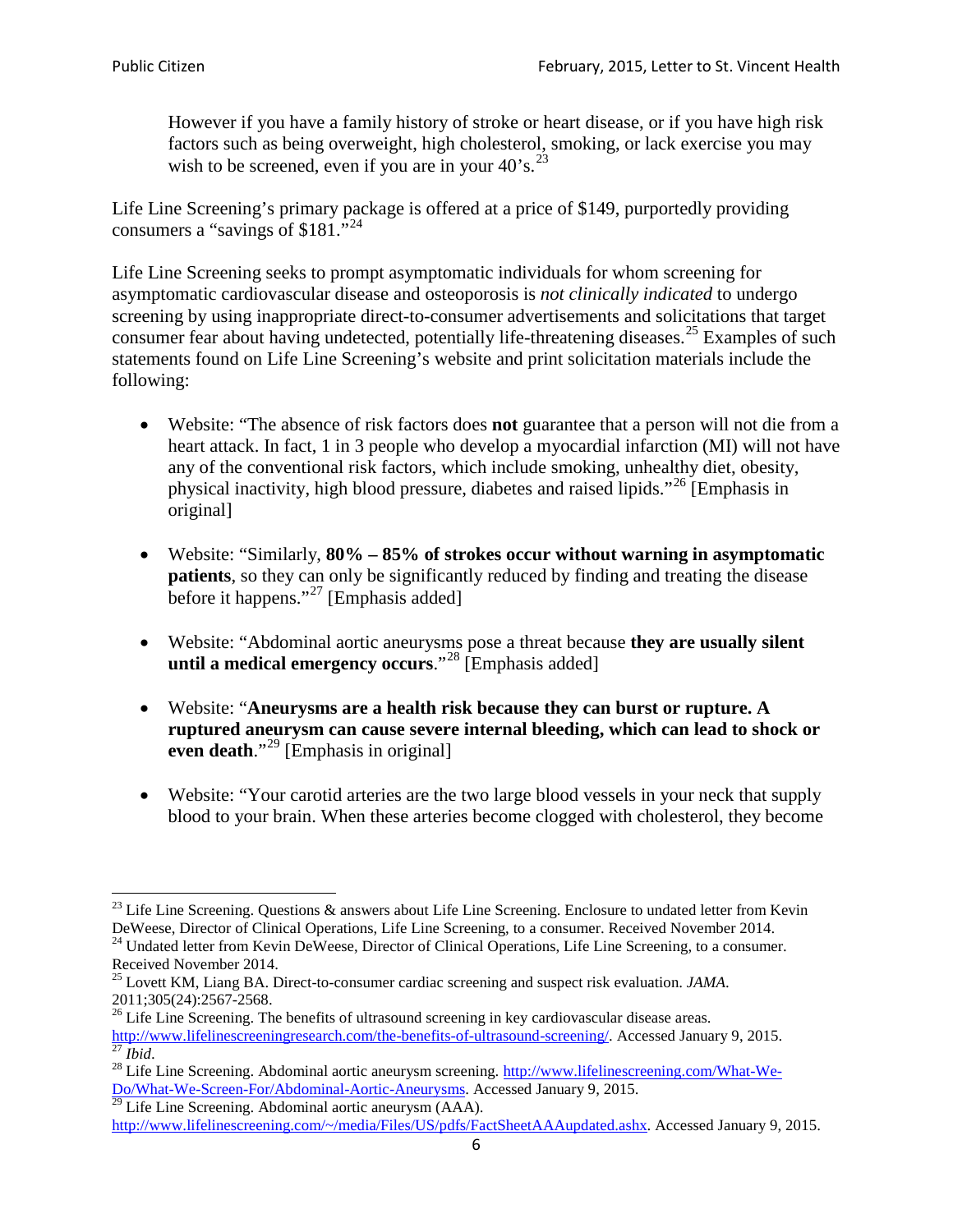**dangerously narrow**. **If a blood clot occurs in the carotid arteries, then blood cannot reach your brain and a stroke can result**. "<sup>[30](#page-6-0)</sup> [Emphasis added]

- Website: "A ruptured aortic aneurysm can cause massive internal bleeding and requires prompt emergency treatment to prevent death. **It is estimated that 80% of people with a ruptured aneurysm will die, and that many of these will die before being able to reach a hospital.**"<sup>[31](#page-6-1)</sup> [Emphasis added]
- Website: "As we age, bones begin to break down faster than new bone can be formed. Osteoporosis removes minerals from bones until they become so weak and brittle that they fracture very easily. Actions such as bending to pick up a newspaper, lifting a vacuum, or even coughing can cause a fracture. **Some fractures, such as hip fractures, may require hospitalization or major surgery, and may result in disability or even**  death."<sup>[32](#page-6-2)</sup> [Emphasis added]
- Direct-to-consumer letter: "These screenings have proven to be safe and accurate in detecting **your risks of stroke and vascular disease** – so you and your doctor **can do something about it before it's too late**."<sup>[33](#page-6-3)</sup> [Emphasis added]
- Direct-to-consumer letter: "The lifetime risk of stroke for middle-aged men and women is 1 in 5 for women and 1 in 6 for men, and **it takes a terrible toll on families**."[34](#page-6-4) [Emphasis added]
- Direct-to-consumer letter: "Life Line Screening has conducted nearly 8 million screenings, and customers sometimes tell us they feel the **screenings saved their lives**."[35](#page-6-5) [Emphasis added]
- Direct-to-consumer letter:  $36$  "What's inside your arteries?" [Emphasis in original]

As discussed below, a review of current evidence-based guidelines and relevant scientific literature fails to provide support for use of these five tests — individually or together as a package — for widespread screening of asymptomatic individuals in the general adult population over age 50 on a one-time basis, let alone annually. For many individuals, the risks of harm outweigh the benefits of the testing. Moreover, since the tests are not clinically indicated for most people being screened, and since many people will undergo additional unnecessary testing, these screenings are resulting in financial harm to many individuals.

<span id="page-6-0"></span><sup>&</sup>lt;sup>30</sup> Life Line Screening. Carotid artery disease screening. [http://www.lifelinescreening.com/What-We-Do/What-We-](http://www.lifelinescreening.com/What-We-Do/What-We-Screen-For/Carotid-Artery-Disease)[Screen-For/Carotid-Artery-Disease.](http://www.lifelinescreening.com/What-We-Do/What-We-Screen-For/Carotid-Artery-Disease) Accessed January 9, 2015.<br><sup>31</sup> *Ibid.* 32 Life Line Screening. Osteoporosis screening/bone density test. [http://www.lifelinescreening.com/What-We-](http://www.lifelinescreening.com/What-We-Do/What-We-Screen-For/Osteoporosis)

<span id="page-6-2"></span><span id="page-6-1"></span>[Do/What-We-Screen-For/Osteoporosis.](http://www.lifelinescreening.com/What-We-Do/What-We-Screen-For/Osteoporosis) Accessed January 9, 2015. <sup>33</sup> Undated letter from Kevin DeWeese, Director of Clinical Operations, Life Line Screening, to a consumer.

<span id="page-6-3"></span>Received November 2014.<br><sup>34</sup> Ibid.

<span id="page-6-4"></span>

<span id="page-6-5"></span><sup>34</sup> *Ibid*. 35 *Ibid*. 36 *Ibid*.

<span id="page-6-6"></span>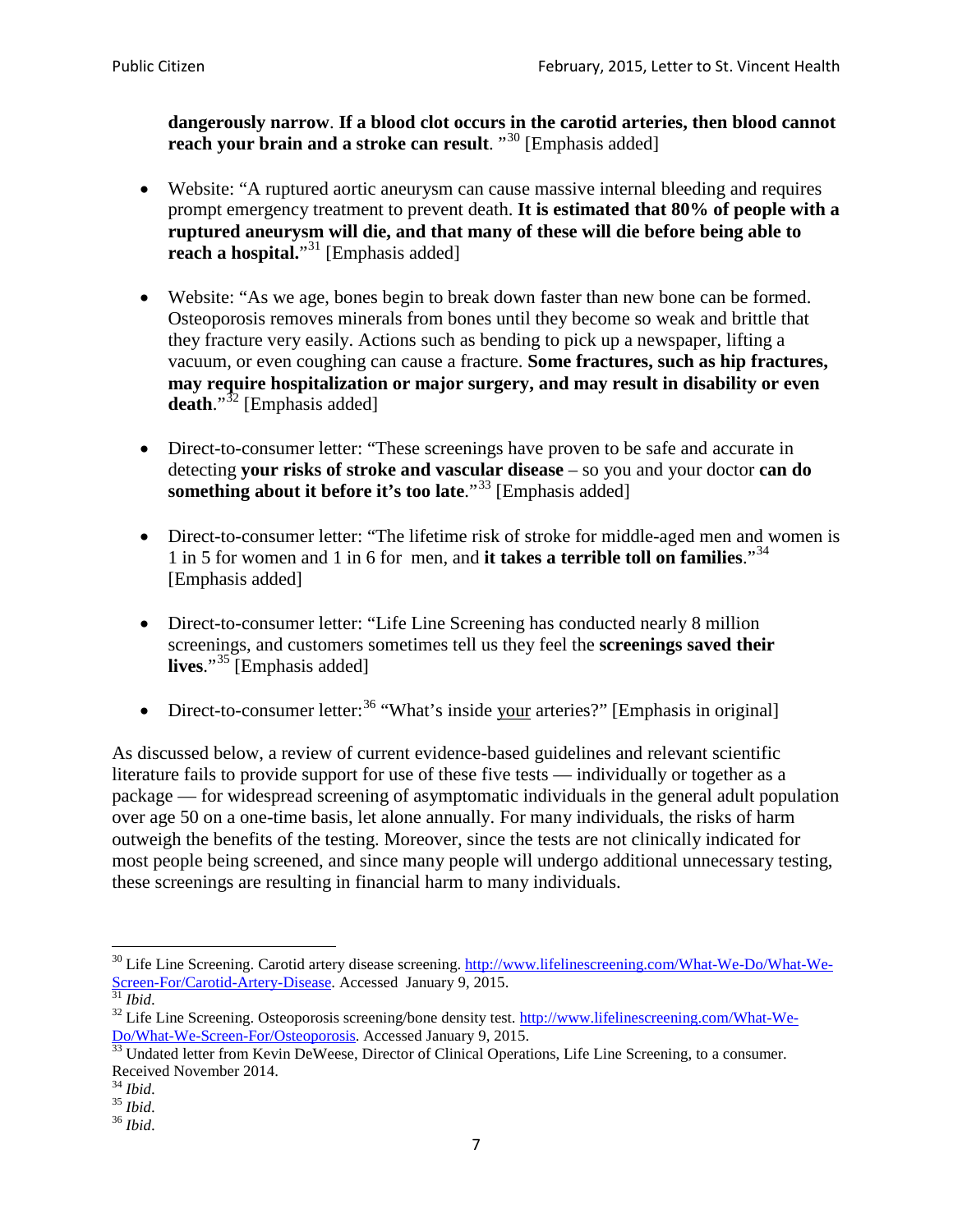Although the following screening tests sound appealing, each one either: (a) clinically benefits only appropriately selected high-risk groups of patients (rather than *all* adults over age 50); or (b) has not been scientifically proven to provide any clinically meaningful benefit to anyone. Widespread and indiscriminate use of these tests is likely to be harmful to large numbers of individuals in the general, asymptomatic population by yielding a significant number of falsepositive test results, leading to subsequent unnecessary diagnostic procedures and treatments, associated adverse effects of those procedures and treatments, and unwarranted anxiety in tested individuals. In addition, some individuals undergoing inappropriate screening will have truepositive abnormal results, but the abnormalities found will never cause symptoms or death, leading to overdiagnosis.

## **A. Atrial fibrillation screening with electrocardiogram (ECG):**

The Life Line Screening online promotional materials state:<sup>[37](#page-7-0)</sup>

Atrial Fibrillation is the most common type of heart arrhythmia (abnormal heartbeat). It occurs when the heart's upper chambers (the atria) beat irregularly or quiver. Without an effective heartbeat blood isn't pumped completely out of the atria, causing blood to pool and possibly clot. A clot can travel to other parts of the body, including the brain, where it may result in stroke.

Screening for Atrial Fibrillation

• A non-invasive procedure used to detect irregular heartbeat (a major risk factor for stroke), an Atrial Fibrillation screening is performed by attaching [ECG] electrodes above your wrists and ankles.

Who should have an atrial fibrillation screening?

• Anyone with risk factors for stroke, atrial fibrillation or carotid artery disease

How often should I get an atrial fibrillation screening?

• Annually

<span id="page-7-1"></span>However, we are not aware of any major medical professional organization that endorses widespread screening of asymptomatic patients younger than age 65 for atrial fibrillation. In addition, atrial fibrillation can be detected in most patients who have the condition simply by checking for an irregularly irregular pulse during a physical exam.

In 2011, the American Heart Association (AHA) and the American Stroke Association (ASA) jointly issued updated evidence-based guidelines for the primary prevention of stroke.<sup>[38](#page-7-1)</sup> The

<span id="page-7-0"></span><sup>&</sup>lt;sup>37</sup> Life Line Screening. Atrial fibrillation screening. [http://www.lifelinescreening.com/What-We-Do/What-We-](http://www.lifelinescreening.com/What-We-Do/What-We-Screen-For/Atrial-Fibrillation)[Screen-For/Atrial-Fibrillation.](http://www.lifelinescreening.com/What-We-Do/What-We-Screen-For/Atrial-Fibrillation) Accessed January 9, 2015.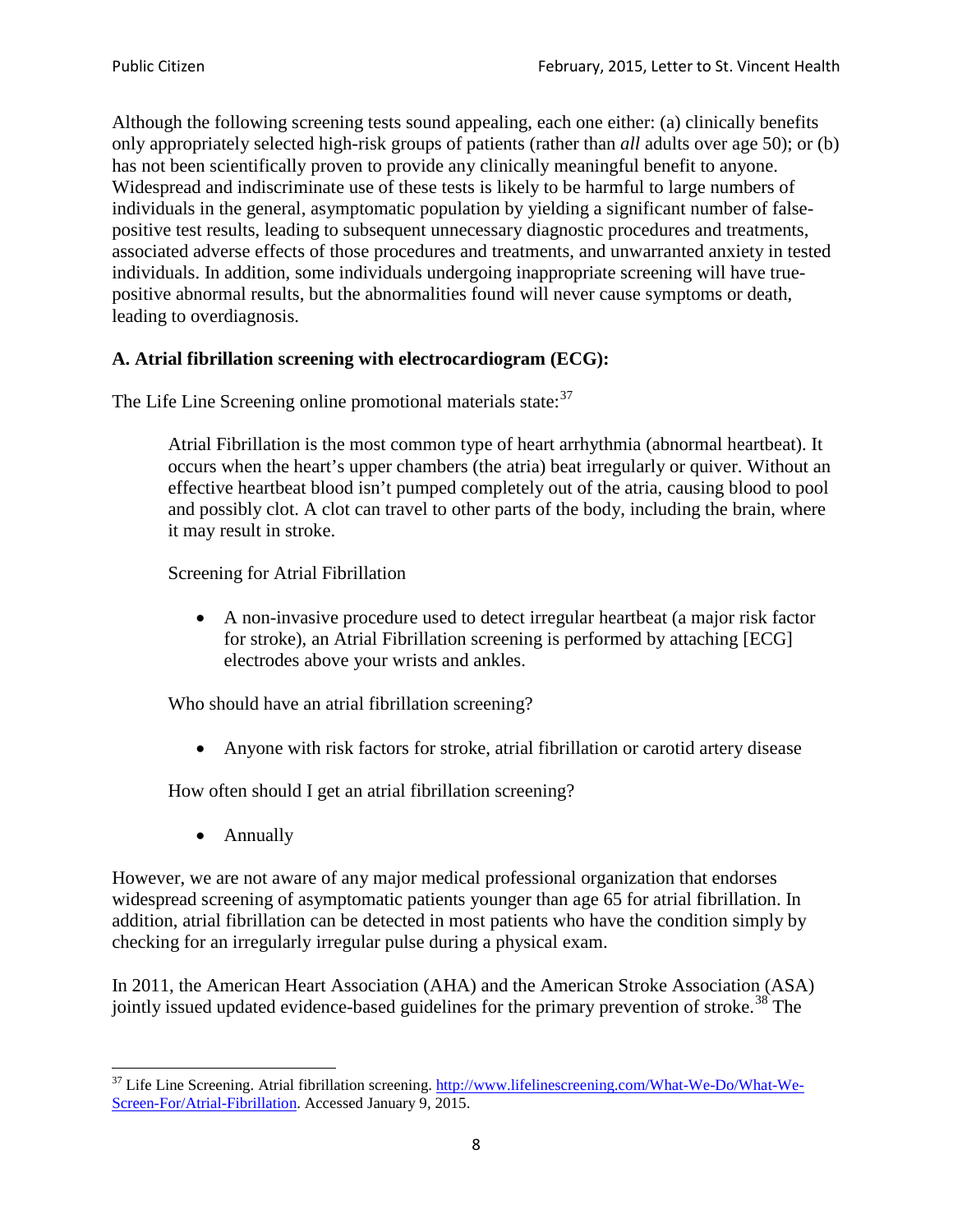American Academy of Neurology (AAN) affirmed the value of these guidelines. The 2011 AHA/ASA guidelines provided the following recommendation regarding screening for atrial fibrillation:

Active screening for atrial fibrillation in patients >65 years of age in primary care settings using pulse taking followed by an ECG as indicated can be useful.

In 2014, the AHA and the ASA issued updated evidence-based guidelines for the primary prevention of stroke.<sup>[39](#page-8-0)</sup> The AAN again affirmed the value of the updated guidelines, and the American Association of Neurological Surgeons, the Congress of Neurological Surgeons and the Preventive Cardiovascular Nurses Association endorsed them. The update provided the following recommendation regarding screening for atrial fibrillation:

Active screening for AF in the primary care setting in patients >65 years of age by pulse assessment followed by ECG as indicated can be useful.

In 2010 and 2012, the European Society of Cardiology issued evidence-based guidelines that similarly recommended that patients ages 65 and older be screened for atrial fibrillation by their primary health care providers by checking the pulse, followed by an ECG in case of irregularity. $40,41$  $40,41$ 

# **B. Stroke/Carotid Artery Ultrasound:**

The Life Line Screening online promotional materials state:<sup>[42](#page-8-3)</sup>

Your carotid arteries are the two large blood vessels in your neck that supply blood to your brain. When these arteries become clogged with cholesterol, they become dangerously narrow. If a blood clot occurs in the carotid arteries, then blood cannot reach your brain and a stroke can result. …

<sup>&</sup>lt;sup>38</sup> Goldstein LB, Bushnell CD, Adams RJ, et al. Guidelines for the primary prevention of stroke: A guideline for healthcare professionals from the American Heart Association/American Stroke Association. *Stroke*.

<sup>2011;42(2):517-584.</sup> [see page 1 for title, authors, ANA affirmation; see page 21 for recommendation]

<span id="page-8-0"></span> $\frac{2011,42(2)(317,601)}{39}$  Meschia JF, Bushnell C, Goden-Albala B, et al. Guidelines for the primary prevention of stroke: A statement for healthcare professionals from the American Heart Association/American Stroke Association. *Stroke*.

<sup>2014;45(12):3754-3832.</sup> [see page 1 for title, authors, ANA affirmation and other endorsements; see page 24 for recommendation]

<span id="page-8-1"></span><sup>40</sup> Camm AJ, Kirchhof P, Lip GYH, et al. Guidelines for the management of atrial fibrillation: The Task Force for the Management of Atrial Fibrillation of the European Society of Cardiology (ESC). *Eur Heart J*. 2010;31:2369- 2429. [See page 50]

<span id="page-8-2"></span><sup>41</sup> Camm AJ, Lip GYH, De Caterina R, et al. 2012 focused update of the ESC Guidelines for the management of atrial fibrillation: An update of the 2010 ESC Guidelines for the management of atrial fibrillation. *Eur Heart J*.

<span id="page-8-3"></span><sup>2012;33(21):2719-2747. [</sup>See page 2723]<br><sup>42</sup> Life Line Screening. Carotid artery disease screening. [http://www.lifelinescreening.com/What-We-Do/What-We-](http://www.lifelinescreening.com/What-We-Do/What-We-Screen-For/Carotid-Artery-Disease)[Screen-For/Carotid-Artery-Disease.](http://www.lifelinescreening.com/What-We-Do/What-We-Screen-For/Carotid-Artery-Disease) Accessed January 9, 2015.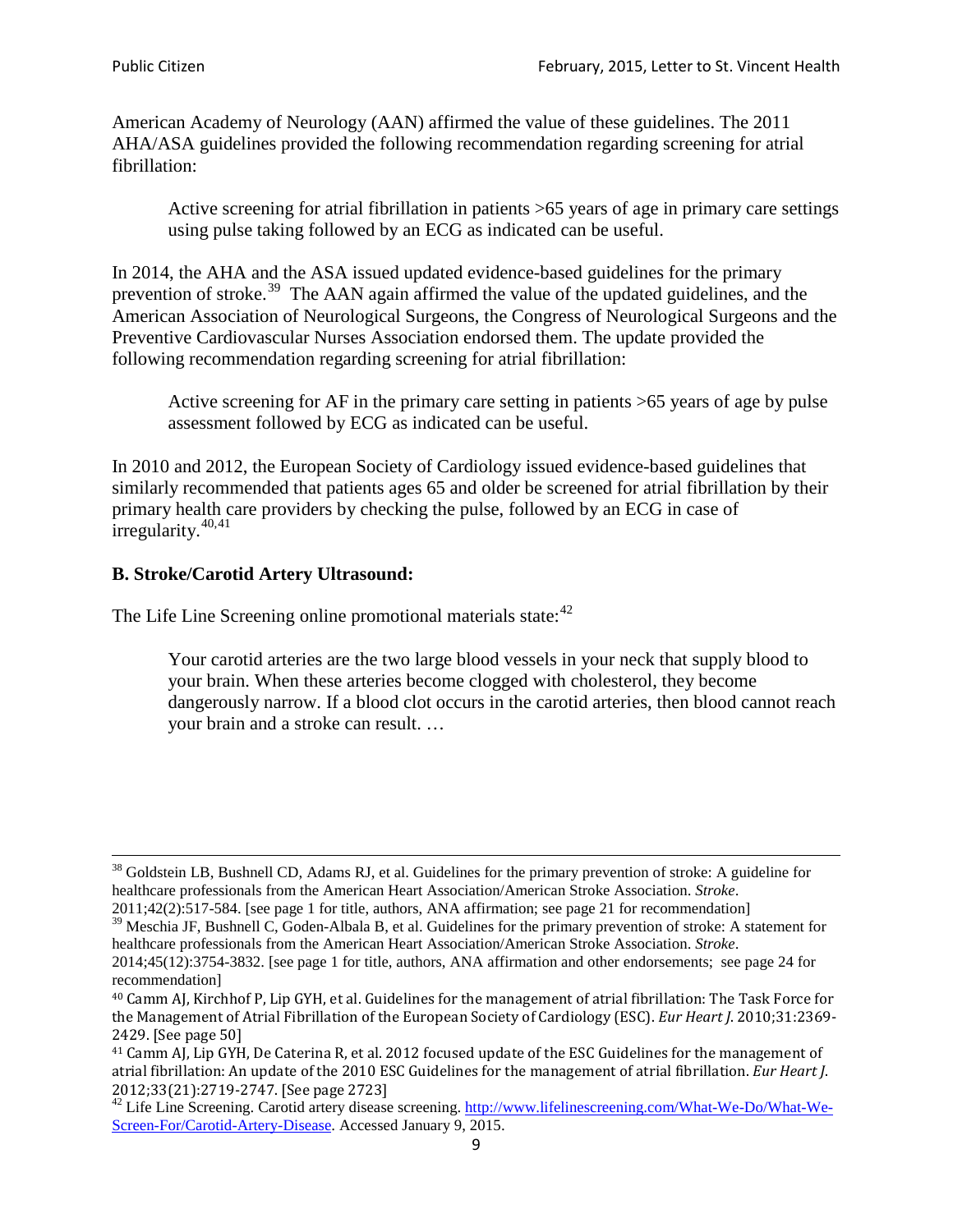Carotid Artery Disease (Plaque) Screening

• Simple, painless and non-invasive, this screening uses cutting-edge Doppler color flow ultrasound technology to create images of the carotid arteries while also measuring blood flow through them.

Who should have a carotid artery screening?

- Anyone over age 50
- Anyone over age 40 with risk factors

How often should I get a carotid artery screening?

• Annually

However, several major medical professional organizations affirmatively recommend *against* indiscriminate screening with carotid artery ultrasounds in low-risk, asymptomatic individuals, and we are not aware of any major medical professional organization that endorses such screening.

Good evidence indicates that although stroke is a leading cause of death and disability in the United States, a relatively small proportion of all disabling, unheralded strokes are due to carotid artery disease. Studies also suggest that only about 1 percent of the general population older than 65 has severe carotid artery stenosis (60 to 90 percent narrowing).<sup>[43](#page-9-0)</sup> Carotid artery stenosis is more prevalent in older adults, smokers, those with hypertension and those with heart disease; unfortunately, research has not found any single risk factor or clinically useful risk stratification tool that can reliably and accurately distinguish people who have clinically important carotid artery stenosis from those who do not.<sup>[44](#page-9-1)</sup>

In 2006, the AHA and the ASA issued a series of evidence-based guidelines for the primary prevention of stroke.[45](#page-9-2) The value of the guidelines was affirmed by the AAN. Although the guidelines did not include a specific recommendation about screening the general population for asymptomatic carotid stenosis, they did state the following:

Although highly selected patients may benefit, screening of general populations for asymptomatic carotid stenosis is unlikely to be cost-effective. The cost-effectiveness of even a one-time screening approach would be highly dependent on the ability to identify a group of persons with a high pretest likelihood of having high-grade asymptomatic disease, the availability of a screening test with a very high sensitivity and specificity when used on a side-scale basis, and very low perioperative complication rates.

<span id="page-9-0"></span> $^{43}$  U.S. Preventive Services Task Force. Screening for carotid artery stenosis: U.S. Preventive Services Task Force recommendation statement. Ann Intern Med. 2007;147(12):854-859.

<span id="page-9-2"></span><span id="page-9-1"></span><sup>&</sup>lt;sup>44</sup> *Ibid*. <sup>45</sup> Goldstein LB, Adams R, Alberts MJ, et al. Primary prevention of ischemic stroke: A guideline from the American <sup>45</sup> Goldstein LB, Adams R, Alberts MJ, et al. Primary prevention of ischemic stroke: A guide Heart Association/American Stroke Association Stroke Council. *Stroke*. 2006;37(6):1583-633.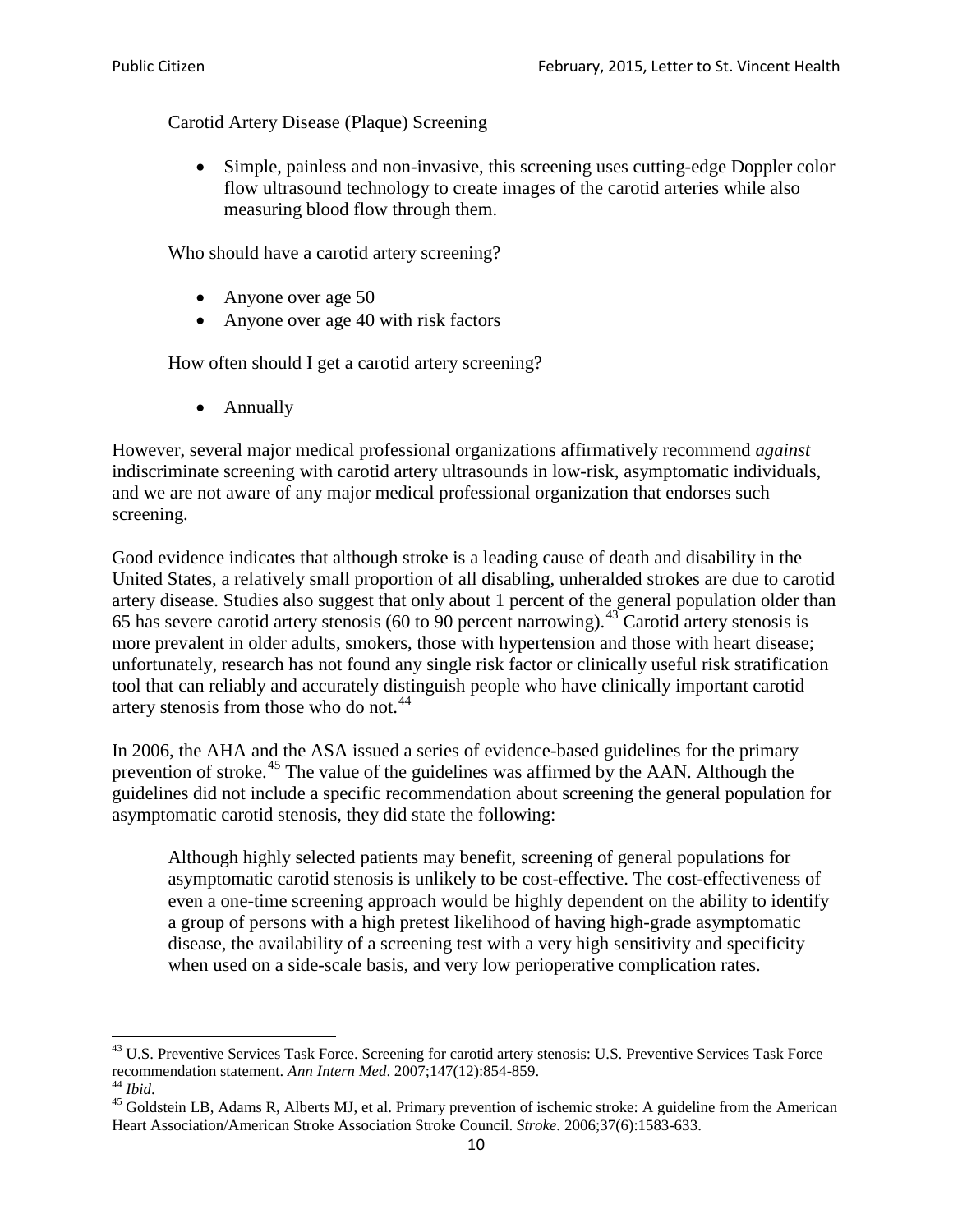These conditions for cost-effective screening are not met for carotid artery ultrasound screening of asymptomatic individuals in the general population, as discussed below.

In 2011, the AHA and the ASA issued updated guidelines for the primary prevention of stroke, the value of which was again affirmed by the  $AAN<sup>46</sup>$  $AAN<sup>46</sup>$  $AAN<sup>46</sup>$ . The updated guidelines stated the following:

Population screening for asymptomatic carotid artery stenosis is not recommended.

In 2014, the AHA and the ASA issued updated guidelines for the primary prevention of stroke.<sup>47</sup> The AAN again affirmed the value of the updated guidelines, and the American Association of Neurological Surgeons, the Congress of Neurological Surgeons, and the Preventive Cardiovascular Nurses Association endorsed them. The updated guidelines stated the following:

Screening low-risk populations for asymptomatic carotid artery stenosis is not recommended.

In 2007, the U.S. Preventive Services Task Force (USPSTF) issued an evidence-based grade D recommendation *against* screening for asymptomatic carotid artery stenosis in the general population.[48](#page-10-2) In making this a grade D recommendation, the USPSTF concluded with moderate certainty that for individuals with asymptomatic carotid artery stenosis, the benefits of screening do not outweigh the harms. It noted, in particular, the following:

#### **Importance**

Good evidence indicates that although stroke is a leading cause of death and disability in the United States, a relatively small proportion of all disabling, unheralded strokes is due to [carotid artery stenosis].

#### **Detection**

The most feasible screening test for severe [carotid artery stenosis] (for example, 60% to 99% stenosis) is duplex ultrasonography. Good evidence indicates that this test has moderate sensitivity and specificity and yields many false-positive results. A positive result on duplex ultrasonography is often confirmed by digital subtraction angiography, which is more accurate but can cause serious adverse events. Noninvasive confirmatory tests, such as magnetic resonance angiography, involve some inaccuracy. Given these facts, some people with false-positive test results may receive unnecessary invasive carotid endarterectomy surgery.

<span id="page-10-0"></span><sup>&</sup>lt;sup>46</sup> Goldstein LB, Bushnell CD, Adams RJ, et al. Guidelines for the primary prevention of stroke: A guideline for healthcare professionals from the American Heart Association/American Stroke Association. *Stroke*.<br>2011;42(2):517-584. [see page 1 for title, authors, ANA affirmation; see page 25 for recommendation]

<span id="page-10-1"></span><sup>&</sup>lt;sup>47</sup> Meschia JF, Bushnell C, Goden-Albala B, et al. Guidelines for the primary prevention of stroke: A statement for healthcare professionals from the American Heart Association/American Stroke Association. *Stroke*. 2014;45(12):3754-3832. [see page 1 for title, authors, ANA affirmation and other endorsements; see page 30 for

recommendation] <sup>48</sup> U.S. Preventive Services Task Force. Screening for carotid artery stenosis: U.S. Preventive Services Task Force

<span id="page-10-2"></span>recommendation statement. *Ann Intern Med*. 2007;147(12):854-9.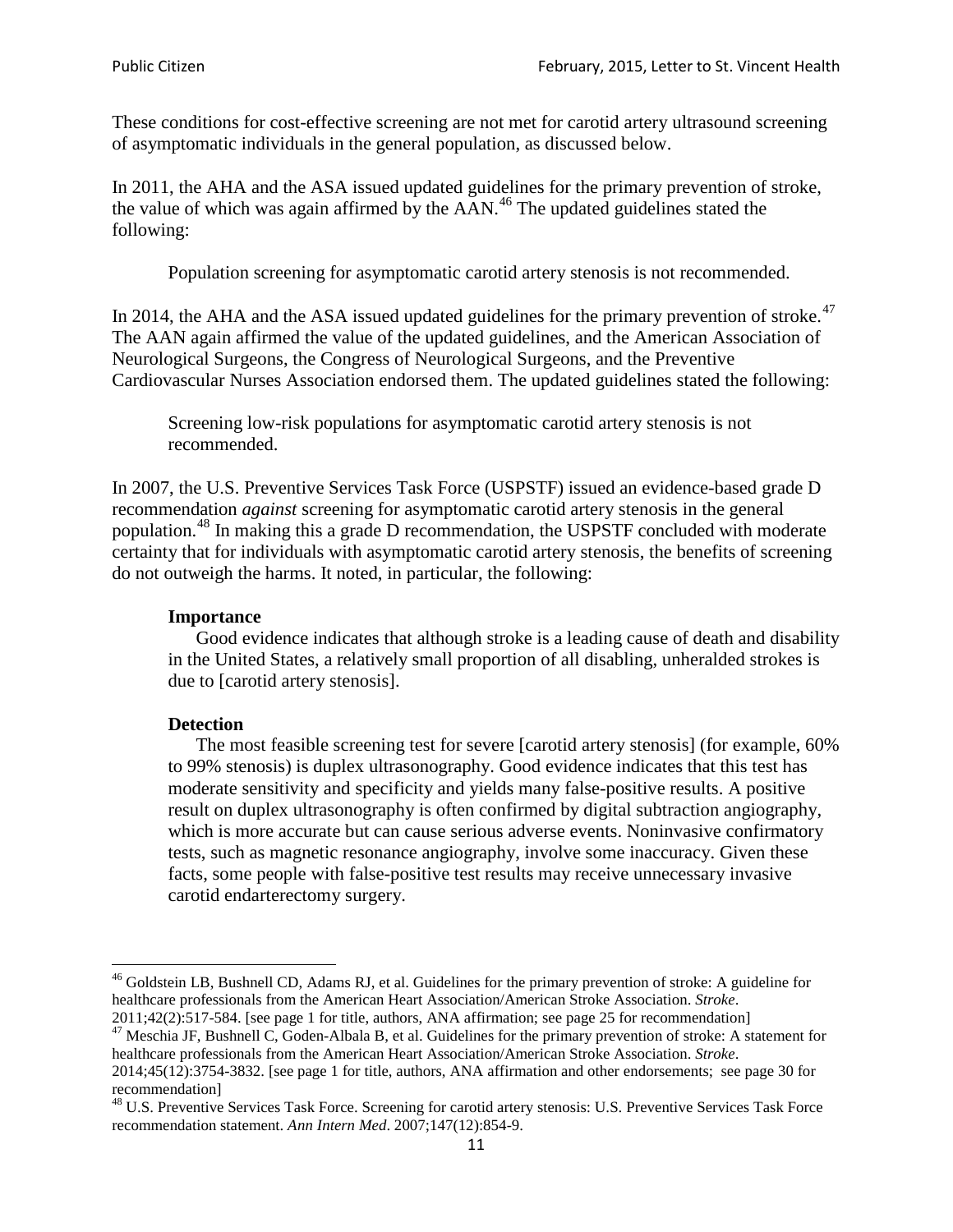#### **Benefits of Detection and Early Intervention**

Good evidence indicates that in selected, high-risk trial participants with asymptomatic severe [carotid artery stenosis], carotid endarterectomy by selected surgeons reduces the 5-year absolute incidence of all strokes or perioperative death by approximately 5%. These benefits would be less among asymptomatic people in the general population. For the general primary care population, the benefits are judged to be no greater than small.

### **Harms of Detection and Early Intervention**

Good evidence indicates that both the testing strategy and the treatment with carotid endarterectomy can cause harms. A testing strategy that includes angiography will itself cause some strokes. A testing strategy that does not include angiography will cause some strokes by leading to carotid endarterectomy in people who do not have severe [carotid artery stenosis]. In excellent centers, carotid endarterectomy is associated with a 30-day stroke or mortality rate of about 3%; some areas have higher rates. These harms are judged to be no less than small.

In July 2014, the USPSTF issued an updated recommendation against screening for asymptomatic carotid artery stenosis in the general population.<sup>[49](#page-11-0)</sup> In reaffirming its prior recommendation, the USPSTF concluded with moderate certainty that the harms of screening for asymptomatic carotid artery stenosis outweigh the benefits. The USPSTF presented the following updated rationale: $50$ 

#### **Importance**

Stroke is a leading cause of death and disability in the United States. Although asymptomatic carotid artery stenosis is a risk factor for stroke, it causes a relatively small proportion of strokes.

#### **Detection**

The most feasible screening test for carotid artery stenosis (defined as 60% to 99% stenosis) is ultrasonography. Although adequate evidence indicates that this test has high sensitivity and specificity, in practice, ultrasonography yields many false-positive results in the general population, which has a low prevalence of carotid artery stenosis (approximately 0.5% to 1%). There are no externally validated, reliable tools that can determine who is at increased risk for carotid artery stenosis or for stroke when carotid artery stenosis is present. Adequate evidence indicates that the accuracy of screening by auscultation of the neck is poor.

## **Benefits of Detection and Early Intervention**

There is no direct evidence on the benefits of screening for carotid artery stenosis. Adequate evidence indicates that in selected trial participants with asymptomatic carotid artery stenosis, carotid endarterectomy (CEA) performed by selected surgeons reduces the absolute incidence of all strokes or perioperative death by approximately 3.5%

<span id="page-11-0"></span><sup>&</sup>lt;sup>49</sup> LeFevre on behalf of the U.S. Preventive Services Task Force. Screening for asymptomatic carotid artery stenosis: U.S. Preventive Services Task Force Recommendation Statement. *Ann Intern Med*. Published online July 8, 2014. doi:10.7326/M14-1333. <sup>50</sup> *Ibid*.

<span id="page-11-1"></span>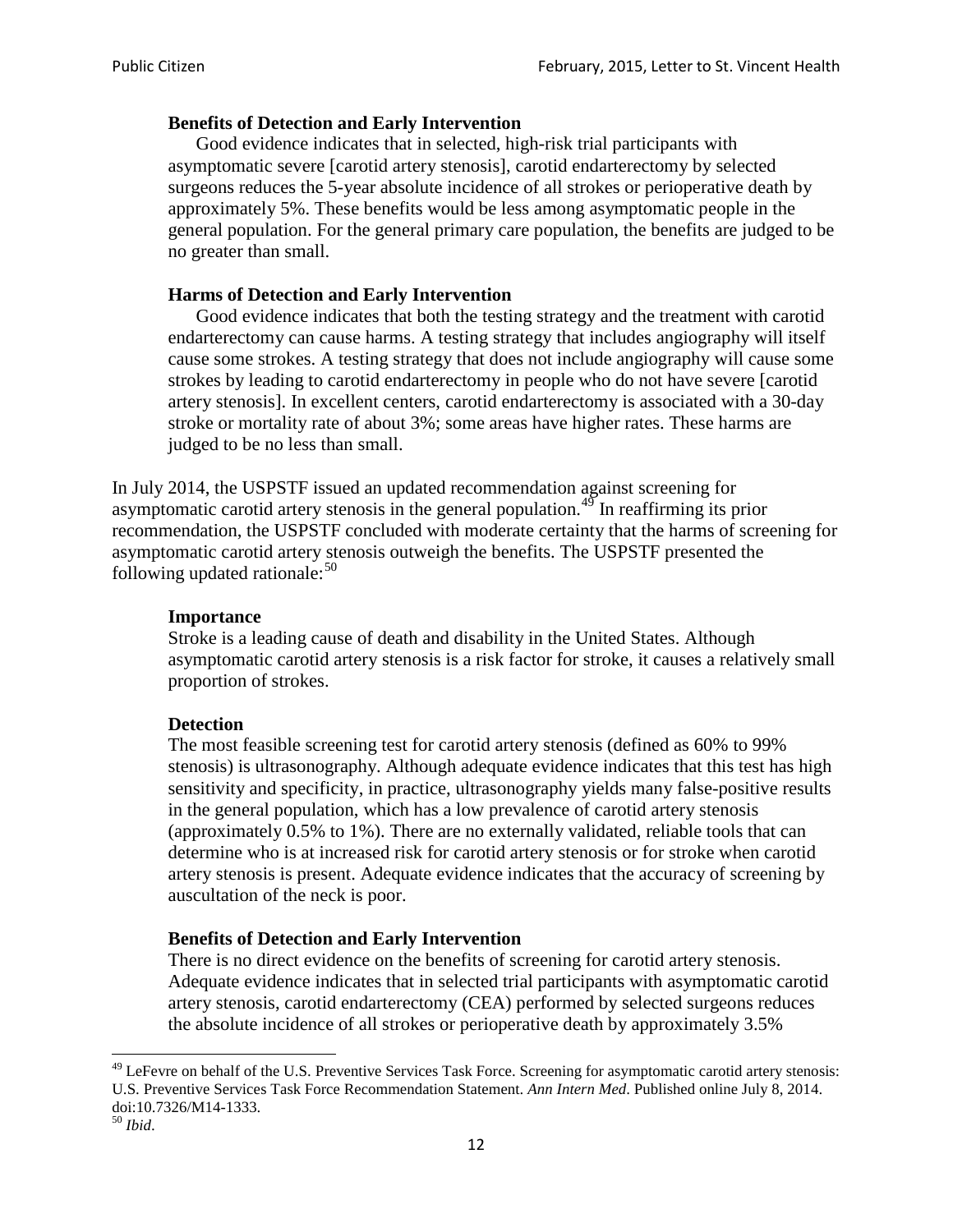compared with (outdated) medical management. However, this difference is probably smaller with current optimal medical management. The magnitude of these benefits would be smaller in asymptomatic persons in the general population. For the general primary care population, the magnitude of benefit is small to none. There is no evidence that identification of asymptomatic carotid artery stenosis leads to any benefit from adding or increasing medication doses (beyond current standard medical therapy for cardiovascular disease prevention).

#### **Harms of Detection and Early Intervention**

Adequate evidence indicates that both the testing strategy for carotid artery stenosis and treatment with CEA can cause harms. Although screening with ultrasonography has few direct harms, all screening strategies, including those with or without confirmatory tests (that is, digital subtraction or magnetic resonance angiography), have imperfect sensitivity and specificity and could lead to unnecessary interventions and result in serious harms. In selected centers similar to those in the trials, CEA is associated with a 30-day stroke or mortality rate of approximately 2.4%; reported rates are as high as approximately 5% in low-volume centers and 6% in certain states. Myocardial infarctions are reported in 0.8% to 2.2% of patients after CEA. The 30-day stroke or mortality rate after carotid angioplasty and stenting (CAAS) is approximately 3.1% to 3.8%. The overall magnitude of harms of screening and subsequent treatment of asymptomatic carotid artery stenosis is small to moderate depending on patient population, surgeon, center volume, and geographic location.

In 2007, the American Society of Neuroimaging, with co-sponsorship by the Society of Vascular and Interventional Neurology, issued evidence-based recommendations on the screening of asymptomatic carotid artery disease in the general population and selected subsets of patients.<sup>[51](#page-12-0)</sup> These societies issued a grade E recommendation *against* screening for carotid artery stenosis in the general population or in a selected population based on age, gender or any other variable alone. The criteria for a grade E recommendation were that the prevalence of disease may be high or low but detection and treatment is documented to have no benefit, or prevalence of disease is low. They also issued a grade A recommendation that screening of selective subpopulations of adults age 65 or older with at least three cardiovascular risk factors (hypertension, coronary artery disease, current cigarette smoking or hyperlipidemia) needs to be considered. The criteria of a grade A recommendation were that the prevalence of disease is high and detection and treatment is of documented benefit.

In 2011, the Society for Vascular Surgery issued a position statement recommending ultrasound screening of carotid arteries only for high-risk individuals age 55 or older, taking into account cardiovascular risk factors, such as a history of hypertension, diabetes mellitus, smoking,

<span id="page-12-0"></span><sup>&</sup>lt;sup>51</sup> Qureshi AI, Alexandrov AV, Tegeler CH, et al. Guidelines for screening of extracranial carotid artery disease: a statement for healthcare professionals from the multidisciplinary practice guidelines committee of the American Society of Neuroimaging; cosponsored by the Society of Vascular and Interventional Neurology. *J Neuroimaging*. 2007;17(1):19-47.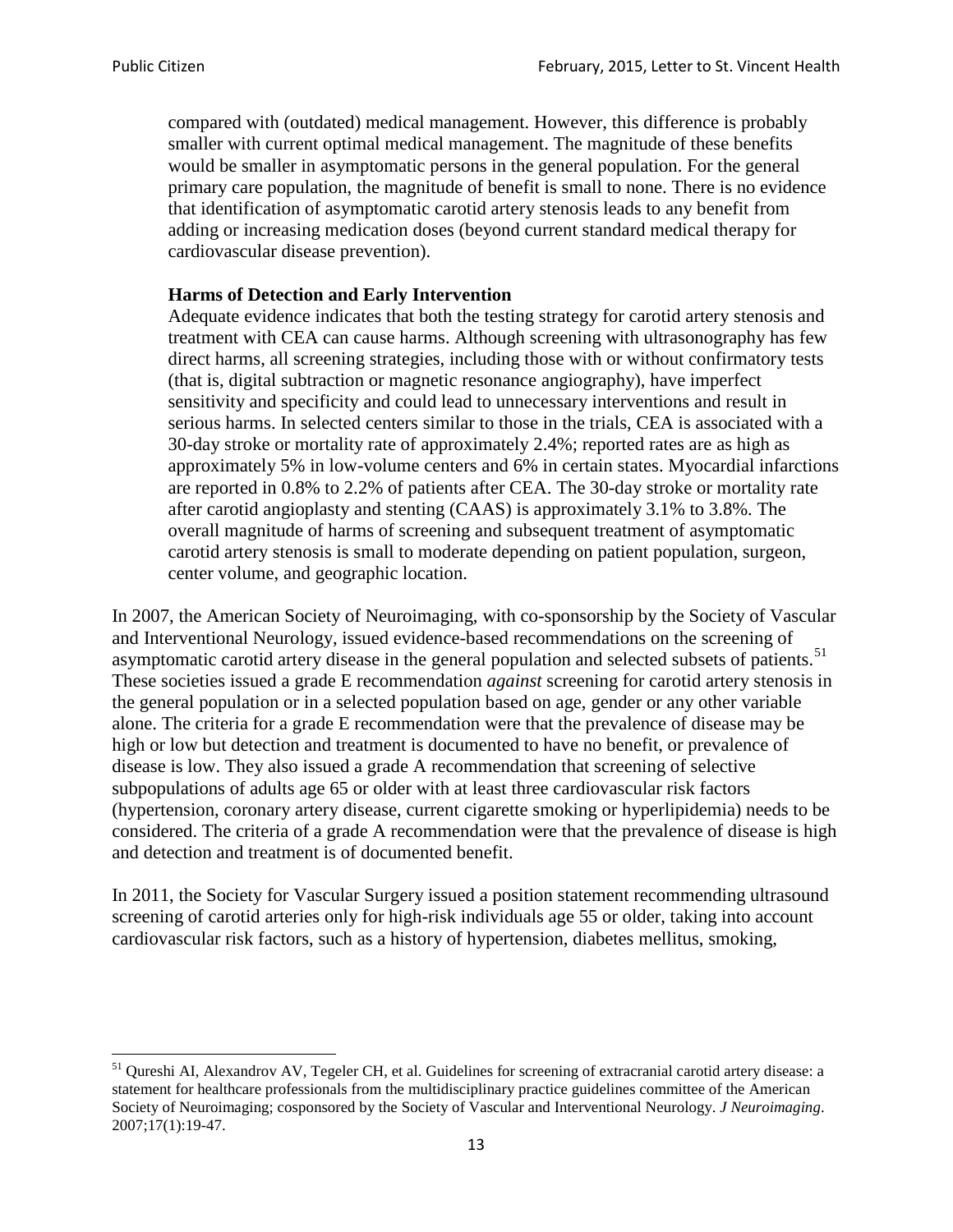hypercholesterolemia, or known cardiovascular disease.<sup>[52](#page-13-0)</sup> The position statement provided little substantive evidence to support this recommendation.

Thus, screening for carotid artery stenosis with ultrasound in the general, asymptomatic population has *not* been shown to significantly improve clinical outcomes, and numerous medical professional organizations strongly recommend against such screening.

#### **C. Abdominal Aortic Aneurysm Ultrasound:**

The Life Line Screening online promotional materials state:<sup>[53](#page-13-1)</sup>

An Abdominal Aortic Aneurysm (AAA), a specific kind of aneurysm, is a condition in which the lining of the blood vessel called the aorta is enlarged within the abdomen. Abdominal aortic aneurysms pose a threat because they are usually silent until a medical emergency occurs.

The abdominal aorta is the largest blood vessel in the body and the main artery that originates in the heart. As the lining weakens from age and other risk factors, the vessel wall thins and expands. …

Screening for Aortic Aneurysms

• A painless, non-invasive procedure, an abdominal aortic aneurysm screening requires you to lie on your back while a technician uses ultrasound to take images and measurements of your abdominal aorta. …

Who should have an aortic aneurysm screening?

• Anyone with risk factors

How often should I get an aortic aneurysm screening?

• Annually

By definition, an AAA is present when aortic diameter equals or exceeds 3.0 cm (slightly more than one inch).<sup>[54](#page-13-2)</sup> Most people who have an AAA show no signs or symptoms until it ruptures. The strongest risk factor for *rupture* of an AAA is the aortic diameter.<sup>[55](#page-13-3)</sup> Thus, risk of AAA rupture rises with increasing size of the aneurysm. AAAs with a diameter between 3.0 and 3.9

<span id="page-13-0"></span> $52$  Society for Vascular Surgery. SVS position statement on vascular screenings. January 2011. http://www.vascularweb.org/about/positionstatements/Pages/svs-position-statement-on-vascular-screening.aspx.<br>Accessed January 14, 2015.

<span id="page-13-1"></span>Accessed January 14, 2015.<br>
Sa Life Line Screening. Abdominal aortic aneurysm screening. http://www.lifelinescreening.com/What-We-<br>
Do/What-We-Screen-For/Abdominal-Aortic-Aneurysms. Accessed January 9, 2015.

<span id="page-13-2"></span> $\frac{1}{54}$  Fleming C, Whitlock EP, Beil TL, Lederle FA. Screening for abdominal aortic aneurysm: A best-evidence systematic review for the U.S. Preventive Services Task Force. *Ann Intern Med.* 2005;142(3):203-211.<br><sup>55</sup> Lederle FA, Johnson GR, Wilson SE, et al. Rupture rate of large abdominal aortic aneurysms in patients refusing

<span id="page-13-3"></span>or unfit for elective repair. *JAMA*. 2002;287(22):2968-2972.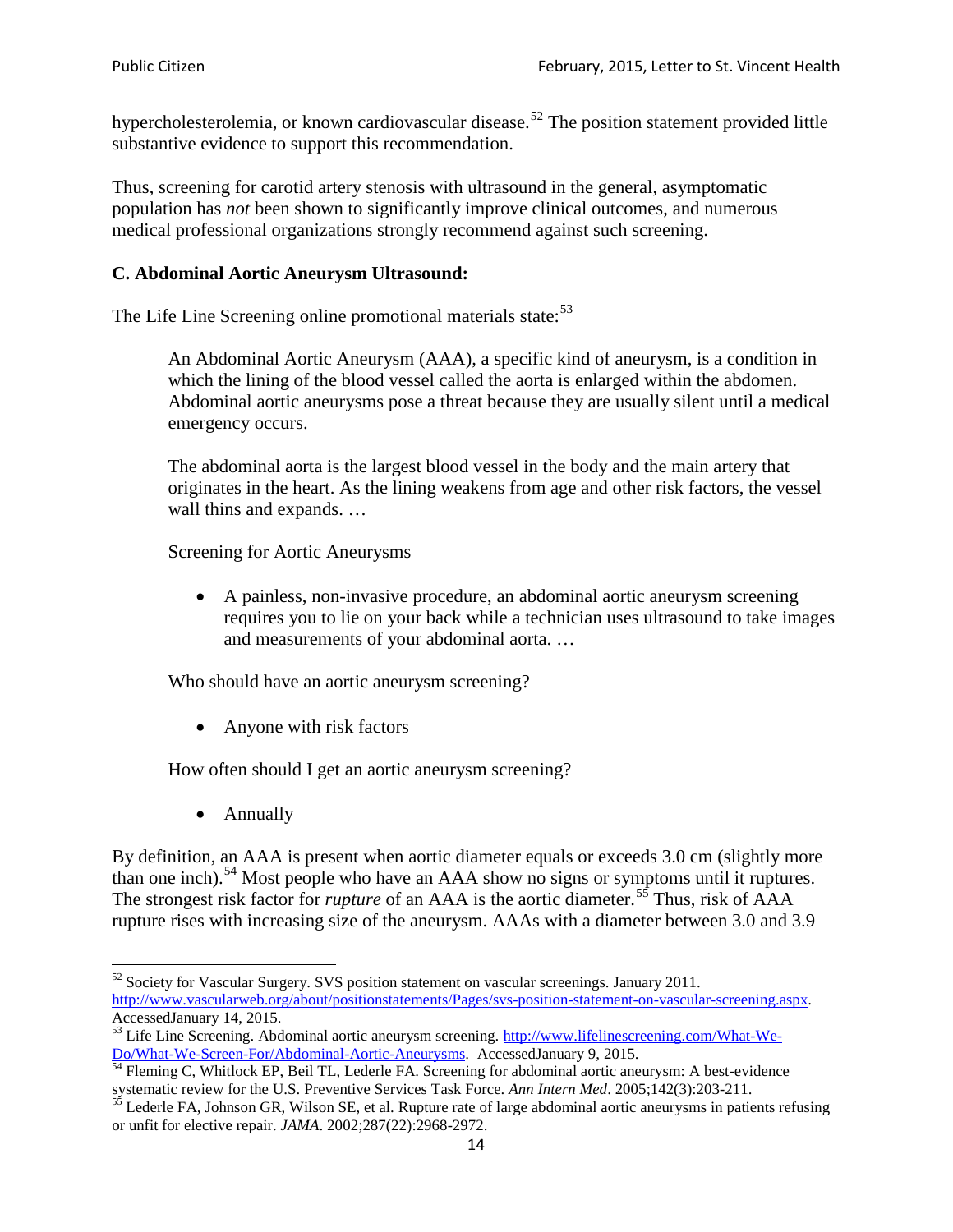cm have an essentially 0 percent annual rupture risk; those with between 4.0 and 4.9 cm have a 1 percent risk; and those between 5.0 and 5.9 cm have a 11 percent annual rupture risk.<sup>[56](#page-14-0)</sup>

In a study of an unselected general population in the U.K., the prevalence of AAA was six times greater in men than women for all age groups.<sup>[57](#page-14-1)</sup> For men not screened for  $AAA$ , almost all deaths from ruptured AAAs occurred after age 65, with more than half occurring before age 80.<sup>[58](#page-14-2)</sup> For women not screened for AAA, the majority of AAA-related deaths occurred after age 80.<sup>[59](#page-14-3)</sup>

Several major medical professional organizations affirmatively recommend one-time ultrasound screening for AAAs *only in certain high-risk individuals* given the epidemiology of AAAs described above, and we are not aware of any major medical professional organization that endorses indiscriminate ultrasound screening for AAAs in low-risk, asymptomatic individuals.

In 2005, the USPSTF issued the following evidence-based recommendations for AAA screening: $60$ 

(1) A grade B recommendation for one-time screening for AAA by ultrasonography in men age 65 to 75 who have ever smoked. In making this a grade [B recommendation,](http://www.uspreventiveservicestaskforce.org/uspstf/gradespre.htm#brec) the USPSTF offered the following rationale:

> The USPSTF found good evidence that screening for AAA and surgical repair of large AAAs ( $\geq$ 5.5 cm) in men age 65 to 75 years who have ever smoked (current and former smokers) leads to decreased AAA-specific mortality. There is good evidence that abdominal ultrasonography, performed in a setting with adequate quality assurance (that is, in an accredited facility with credentialed technologists), is an accurate screening test for AAA. There is also good evidence of important harms of screening and early treatment, including an increased number of surgeries with associated clinically significant morbidity and mortality, and short-term psychological harms. On the basis of the moderate magnitude of net benefit, the USPSTF concluded that the benefits of screening for AAA in men age 65 to 75 years who have ever smoked outweigh the harms.

(2) No recommendation for or against screening for AAA in men age 65 to 75 who have *never* smoked. In making this grade C recommendation, the USPSTF offered the following rationale:

> The USPSTF found good evidence that screening for AAA in men age 65 to 75 years who have never smoked leads to decreased AAA-specific mortality. There is, however, a lower prevalence of large AAAs in men who have never smoked

<span id="page-14-0"></span><sup>&</sup>lt;sup>56</sup> LeFevre ML on behalf of the U.S. Preventive Services Task Force. Screening for abdominal aortic aneurysm: U.S. Preventive Services Task Force recommendation statement. *Ann Intern Med*. Online June 24, 2014. doi:

<span id="page-14-1"></span><sup>10.7326/</sup>M14-1204.<br> $57$  Scott RA, Bridgewater SG, Ashton HA. Randomized clinical trial of screening for abdominal aortic aneurysm in women. *Br J Surg.* 2002;89(3):283-285.

<span id="page-14-4"></span><span id="page-14-3"></span>

<span id="page-14-2"></span><sup>&</sup>lt;sup>58</sup> *Ibid.*<br><sup>59</sup> *Ibid.* 2002;<br><sup>60</sup> U.S. Preventive Services Task Force. Screening for abdominal aortic aneurysm: Recommendation statement. *Ann Intern Med*. 2005;142(3):198-202.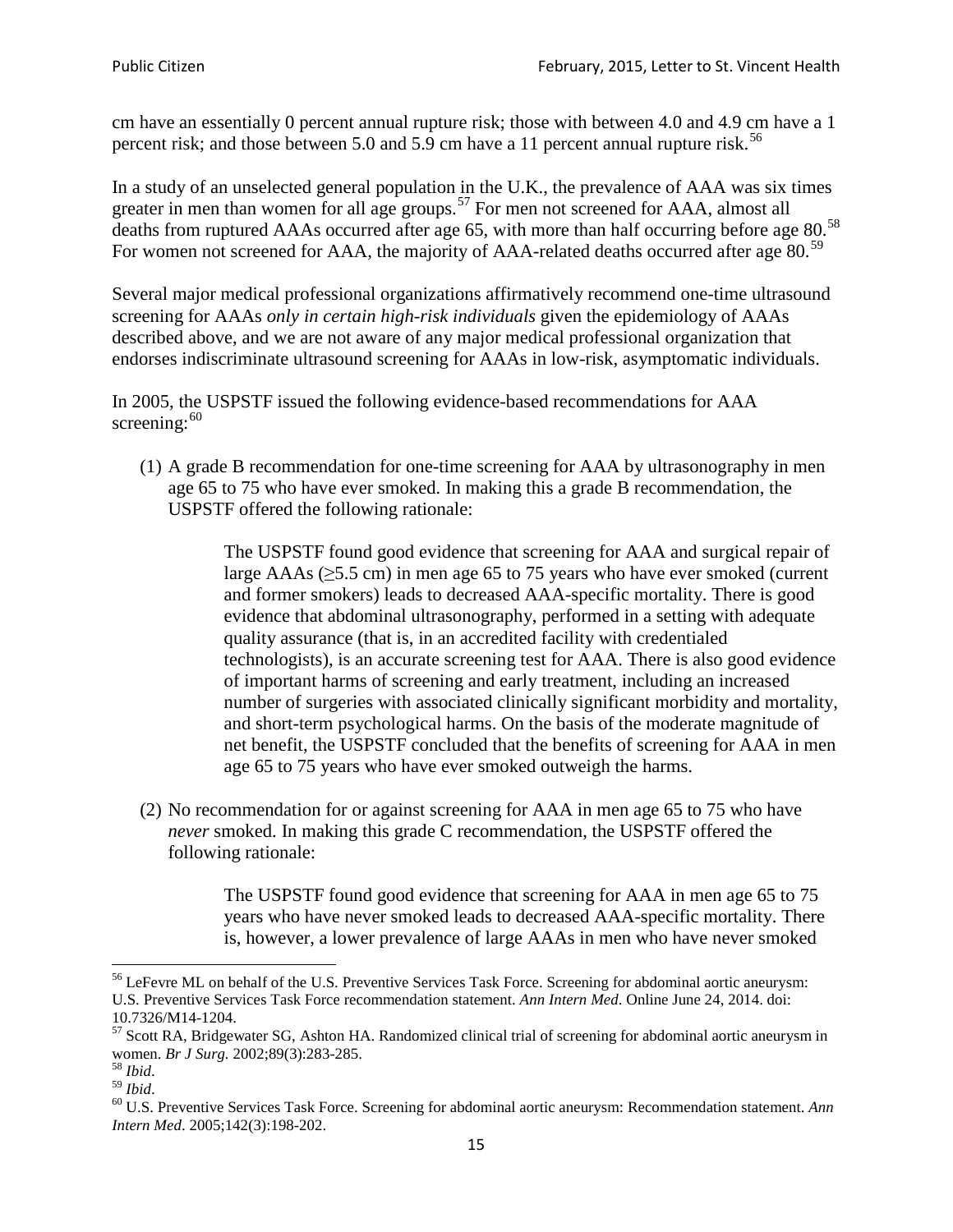compared with men who have ever smoked; thus, the potential benefit from screening men who have never smoked is small. There is good evidence that screening and early treatment lead to important harms, including an increased number of surgeries with associated clinically significant morbidity and mortality, and short-term psychological harms. The USPSTF concluded that the balance between the benefits and harms of screening for AAA is too close to make a general recommendation in this population.

(3) A grade D recommendation *against* routine screening for AAA in women. In making this a grade D recommendation, the USPSTF offered the following rationale:

> Because of the low prevalence of large AAAs in women, the number of AAArelated deaths that can be prevented by screening this population is small. There is good evidence that screening and early treatment result in important harms, including an increased number of surgeries with associated morbidity and mortality, and psychological harms. The USPSTF concluded that the harms of screening women for AAA therefore outweigh the benefits.

In June 2014, the USPSTF issued a revised recommendation statement, based on an updated review of the available evidence published between January 2004 and January 2013.<sup>[61](#page-15-0)</sup> The updated recommendations differ slightly from the 2005 recommendations and include the following: $62$ 

(1) A grade B recommendation for one-time screening for AAA with ultrasonography in men ages 65 to 75 who have ever smoked (no change from 2005). The USPSTF provided the following updated rationale for this unchanged recommendation:

> Four large, population-based, randomized, controlled trials (RCTs) show that invitation to 1-time screening for AAA is associated with reduced AAA-specific mortality in men. This benefit begins 3 years after testing and persists up to 15 years. In addition, risk reduction for AAA rupture and emergency surgery persists up to 10 to 13 years.

> In the 2 highest-quality trials, the relative reduction in AAA-specific mortality after 13 years was 42% to 66%. In the largest trial, where prevalence of AAA was approximately 5% in the screened group, screening was associated with an absolute risk reduction in death of 1.4 per 1000 men.

Abdominal aortic aneurysms are most prevalent in men who have ever smoked, occurring in approximately 6% to 7% of this population. This prevalence increases the importance of screening in these men because it maximizes the absolute benefit that could be achieved (that is, it improves the likelihood that

<span id="page-15-0"></span><sup>61</sup> Guirguis-Blake JM, Beil TL, Senger CA Whitlock EP. Ultrasonography screening for abdominal aortic aneurysms: A systematic review for the U.S. Preventive Services Task Force. *Ann Intern Med*. 2014;160(5):321- 329.

<span id="page-15-1"></span> $62$  LeFevre ML on behalf of the U.S. Preventive Services Task Force. Screening for abdominal aortic aneurysm: U.S. Preventive Services Task Force recommendation statement. *Ann Intern Med*. 2014;161(4):281-290..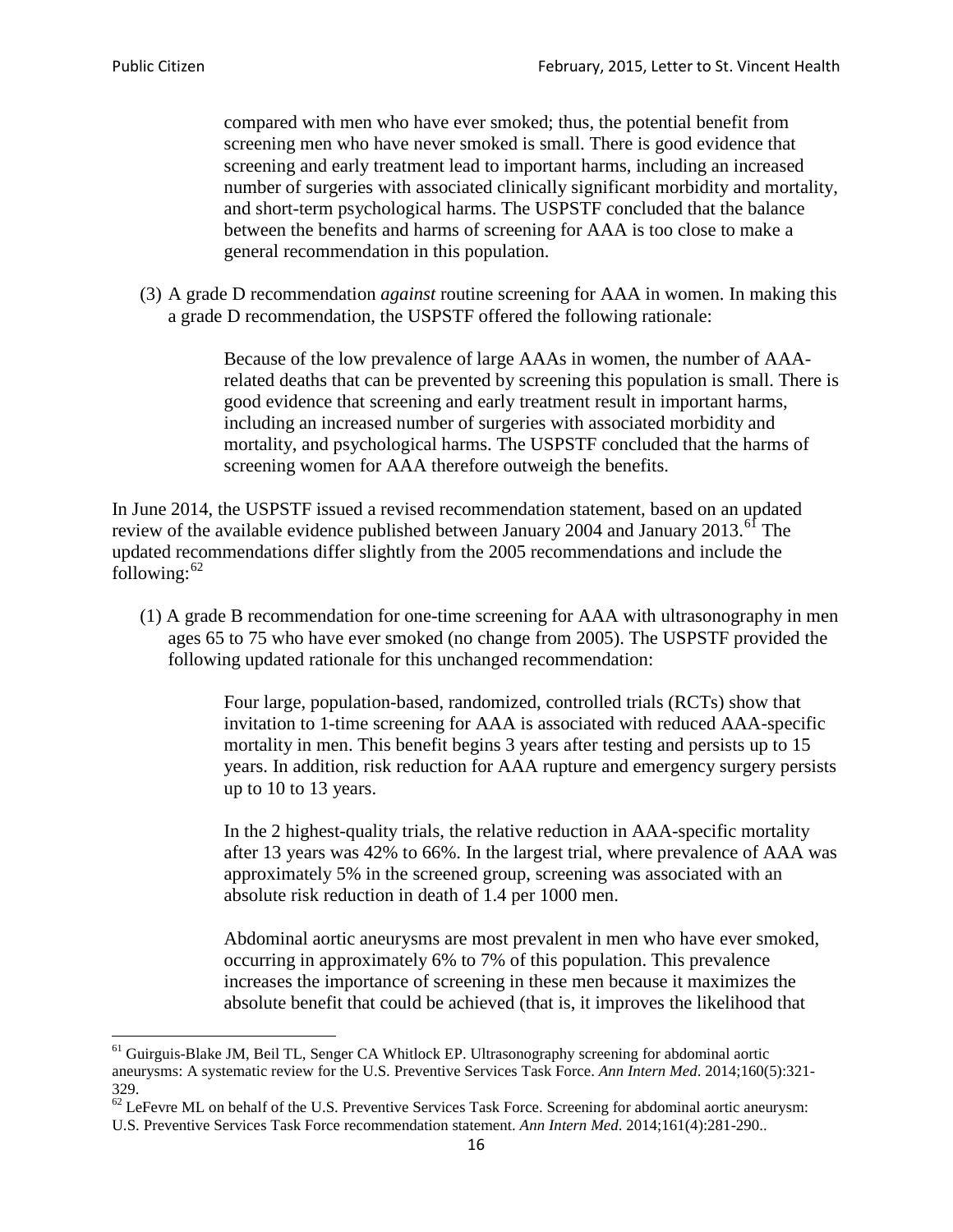men in this group will benefit from screening). Convincing evidence shows that 1-time screening with ultrasonography results in a moderate benefit in men aged 65 to 75 years who have ever smoked.

The USPSTF concluded with high certainty that screening for AAA with ultrasonography in men ages 65 to 75 who have ever smoked has a moderate net benefit.

(2) A grade C recommendation that clinicians *selectively* offer screening for AAA in men ages 65 to 75 who have never smoked rather than routinely screening all men in this group. Evidence indicates that the net benefit of screening all men ages 65 to 75 years who have never smoked is small. In determining whether this service is appropriate in individual cases, patients and clinicians should consider the balance of benefits and harms on the basis of evidence relevant to the patient's medical history, family history, other risk factors, and personal values. The USPSTF offered the following rationale for this new recommendation:

> Screening men overall reduces AAA-specific death, rupture, and emergency surgery. However, the lower prevalence of AAA in men who have never smoked (approximately 2%) substantially reduces the absolute benefit (that is, it greatly lowers the probability that men in this group will benefit from screening). Adequate evidence shows that 1-time screening for AAA with ultrasonography results in a small benefit in men aged 65 to 75 years who have never smoked.

The USPSTF also suggested the following clinical considerations with respect to this new recommendation:

Despite the demonstrated benefits of screening for AAA in men overall, the lower prevalence of AAA in male never-smokers versus male ever-smokers suggests that clinicians should consider a patient's risk factors and the potential for harm before screening for AAA rather than routinely offering screening to all male never-smokers. Important risk factors for AAA include older age and a firstdegree relative with an AAA; other risk factors include a history of other vascular aneurysms, coronary artery disease, cerebrovascular disease, atherosclerosis, hypercholesterolemia, obesity, and hypertension. Factors associated with a reduced risk for AAA include African American race, Hispanic ethnicity, and diabetes.

(3) An I statement concluding that the current evidence is insufficient to assess the balance of benefits and harms of screening for AAA in women ages 65 to 75 who have ever smoked. (An I statement means the USPSTF concludes that the current evidence is insufficient to assess the balance of benefits and harms of the service. Evidence may be lacking, of poor quality, or conflicting, and the balance of benefits and harms cannot be determined.) The USPSTF offered the following rationale for this draft statement:

> *Potential Preventable Burden.* A screening study in Sweden found that the prevalence of AAA in women aged 70 years was low (0.8%) for ever-smokers but increased to 2.0% for current smokers. A meta-analysis of individual-patient data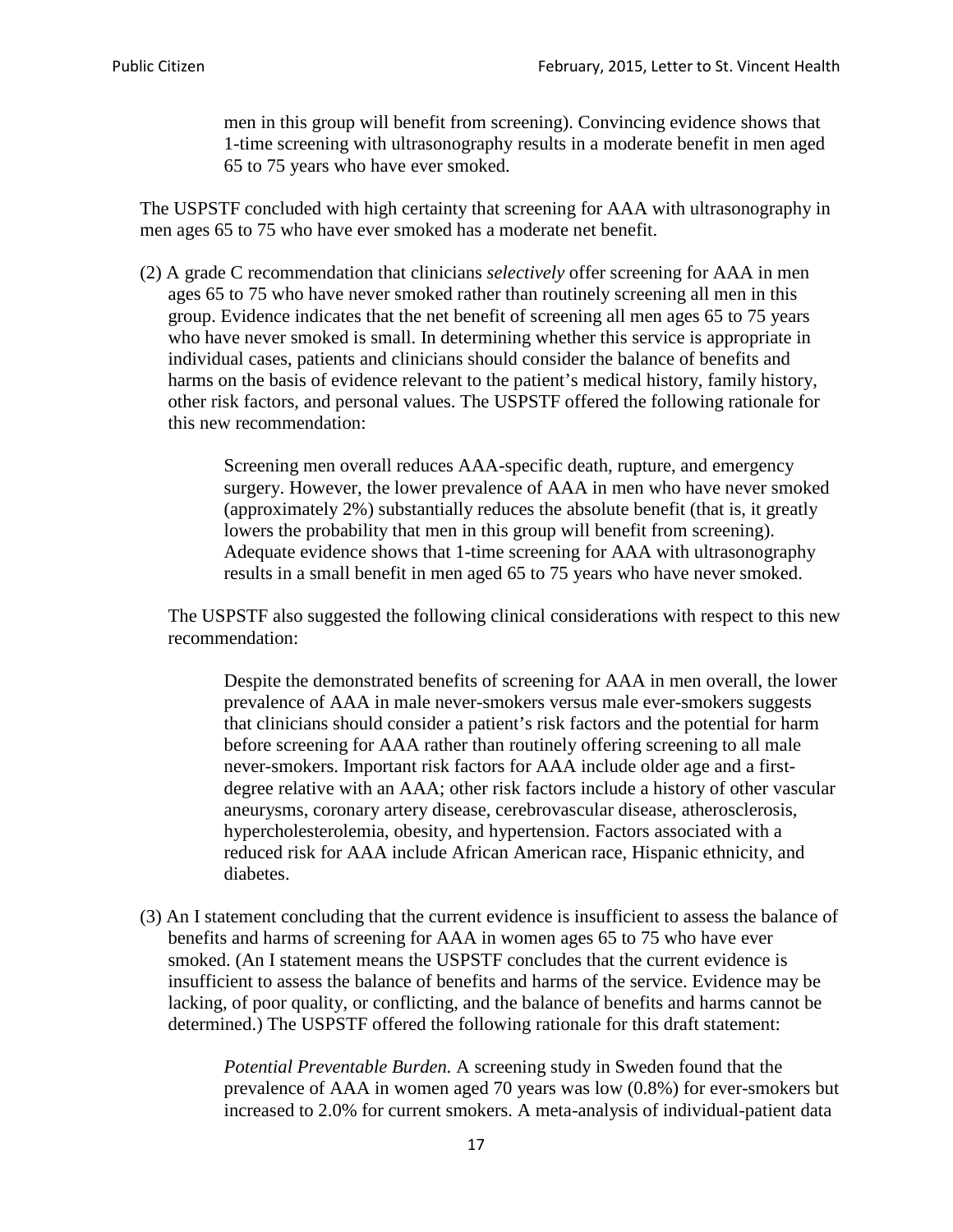found that women have a higher risk than men for AAA rupture at the same diameter (hazard ratio [HR], 3.76 [95% CI, 2.58 to 5.47]). However, AAAassociated deaths occur at an older age in women (at a time of increased competing causes of death and a declining benefit–risk ratio for operative interventions), with 70% of deaths occurring after age 80 years in women compared with fewer than 50% in men. In the only screening RCT that included women, most screen-detected AAAs in women were small (3.0 to 3.9 cm) and AAA-specific mortality was low in screened and unscreened women  $(<0.2\%)$ after 10 years.

*Potential Harms.* Four RCTs (primarily done in men) showed that screening for AAA doubled the rate of AAA-associated surgeries, largely driven by an increase in elective surgeries. Most screen-detected AAAs were below the 5.5-cm threshold for immediate repair. This finding generally results in long-term or lifelong surveillance and is probably associated with some amount of overtreatment, although the magnitude of this burden is difficult to quantify.

Most screening trials reported an associated decrease in emergency AAA repairs and a reduced 30-day mortality rate associated with emergency surgery in populations invited to screen, although mortality associated with elective surgery was not reduced. Operative mortality associated with AAAs is higher in women than in men (7% vs. 5% for open repair and 2% vs. 1% for endovascular repair, respectively).

*Costs.* In addition to the cost of ultrasonography screening (approximately \$100), the estimated potential associated cost of elective surgery to repair a screendetected AAA ranges from \$37 000 to \$43 000. Potential opportunity costs also may arise, because screening may take the place of other preventive activities that may be more beneficial to the patient.

*Current Practice.* Screening for AAA is provided as part of the "welcome-to-Medicare visit" for women who have a family history of AAA. However, the evidence is insufficient to accurately characterize current practice patterns related to screening for AAA in women.

A retrospective analysis from 2000 to 2010 used the National Inpatient Sample, a database that has a stratified 20% random sample of all nonfederal inpatient hospital admissions in the United States. This analysis found that women are more likely than men to have open surgery versus endovascular aneurysm repair (EVAR) for unruptured AAA (24% vs. 17%, respectively), potentially because of issues with access to the iliac artery (that is, smaller artery size) that may preclude endovascular management.

A retrospective review of 4026 AAA repairs in the Vascular Study Group of New England database (a voluntary registry from 30 academic and community hospitals in the 6 New England states) reported that women were more likely than men to have open surgery versus EVAR and to be older and have smaller aortic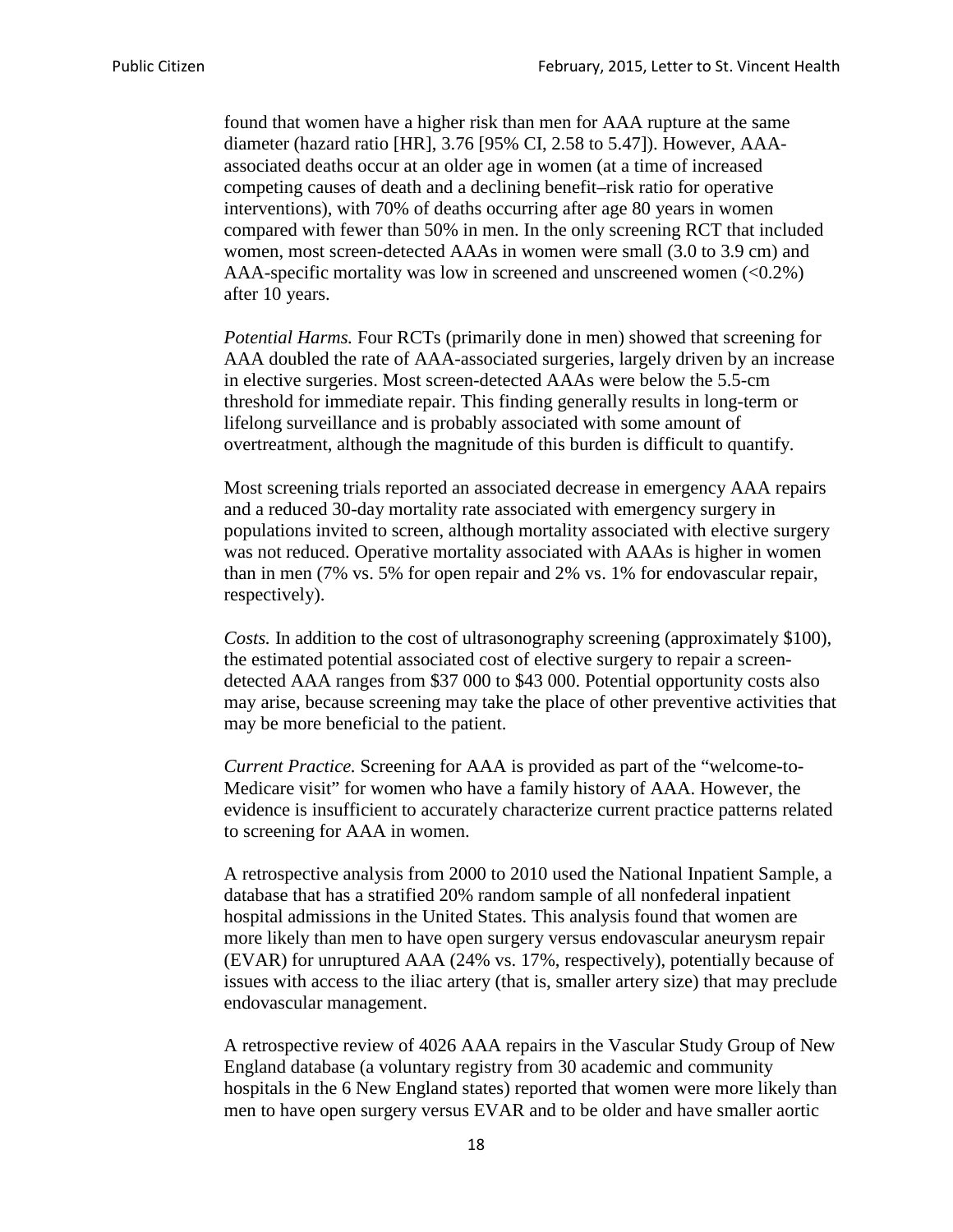diameters at the time of repair. Postoperative complications were higher in women than in men after elective EVAR or open repair, including emergency reoperations, dysrhythmias, leg ischemia or emboli, bowel ischemia, or need for discharge to another medical facility rather than home.

(4) A grade D recommendation *against* routine screening for AAA in women who have never smoked. The USPSTF offered the following rationale for this draft updated recommendation:

> The prevalence of AAA in women who have never smoked is low (0.03% to 0.60% in women aged 50 to 79 years). The evidence also shows no apparent benefit of screening for AAA in women. The USPSTF therefore concludes that adequate evidence shows that the absolute benefit of 1-time screening for AAA with ultrasonography in women who have never smoked can effectively be bounded at none or almost none.

In discussing the harms of detection and early treatment of AAAs, the USPSTF noted the following: $63$ 

In the available trials, groups invited to screening were approximately twice as likely as control groups to have any AAA surgery within 3 to 5 years, predominantly driven by an increase in elective surgeries. More than 90% of AAAs identified by screening were below the 5.5-cm threshold for immediate repair. Detecting smaller AAAs generally leads to long-term (potentially lifelong) surveillance.

A person's risk for death related to elective surgery for AAA is lower than that for death related to emergency surgery for rupture. However, the increase in the overall rates of detection and surgery in the screening groups still potentially represents a harm. A proportion of AAAs will never rupture because they do not advance or because a person dies of a competing cause.

The exact extent of overdiagnosis and overtreatment is difficult to estimate. One study from Massachusetts General Hospital reviewed 24 000 consecutive autopsies between 1952 and 1975 and found that 75% of the 473 patients who died with an undetected or unoperated AAA had a cause of death not related to the AAA (41% were >5.1 cm in diameter). Given that even elective treatment is associated with some risk for perioperative mortality, overtreatment is an important issue to consider when deciding whether to screen for this condition....

Convincing evidence shows that the harms associated with 1-time screening for AAA with ultrasonography are at least small in all populations and potentially higher in women because of their higher risk for operative mortality.

In 2011, the Society for Vascular Surgery issued a position statement on vascular screening recommending a one-time ultrasound screening for AAA for all men age 65 or older and

<span id="page-18-0"></span><sup>63</sup> *Ibid*.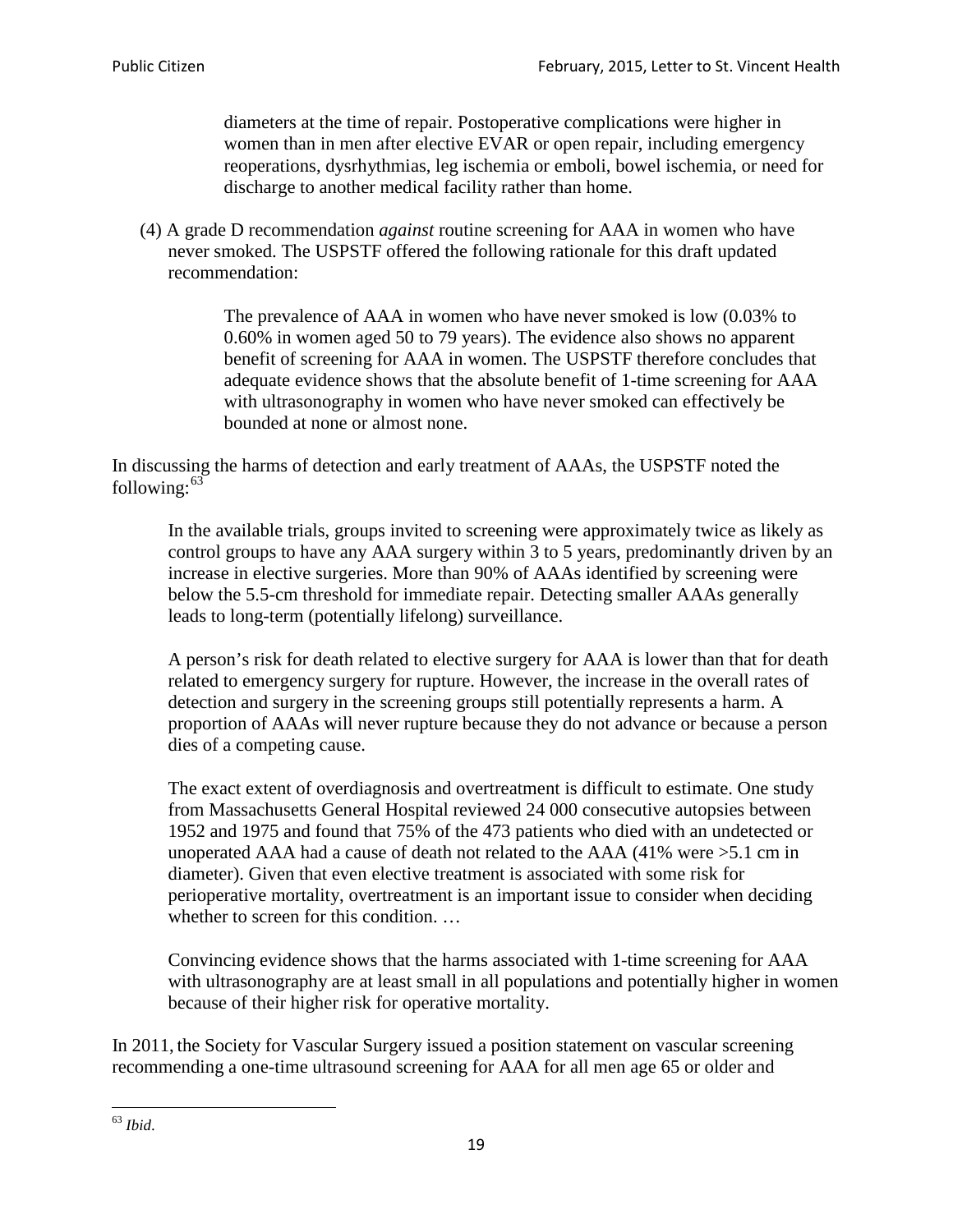screening men as early as age 55 who have a family history of AAA.<sup>[64](#page-19-0)</sup> The society also recommended one-time ultrasound screening for AAA for all women age 65 or older who have a family history of AAA or have smoked.

In 2012, the ACCF, American College of Radiology, American Institute of Ultrasound in Medicine, American Society of Echocardiography, American Society of Nephrology, Intersocietal Commission for the Accreditation of Vascular Laboratories, Society for Cardiovascular Angiography and Interventions, Society of Cardiovascular Computed Tomography, Society for Interventional Radiology, Society for Vascular Medicine, and Society for Vascular Surgery jointly issued evidence-based appropriate use criteria for noninvasive vascular testing (ultrasound and physiological testing) for a variety of possible indications.<sup>[65](#page-19-1)</sup> For each indication, these organizations classified the use of noninvasive vascular testing into one of the following three categories:

- **Appropriate:** The test is one in which the expected incremental information, combined with clinical judgment, exceeds the expected negative consequences — including the risks of the procedure itself and the downstream impact of poor test performance such as delay in diagnosis (false-negatives) or inappropriate diagnosis (false-positives) — by a sufficiently wide margin for the specific indication that the procedure is generally considered acceptable care and a reasonable approach for the indication.
- **Uncertain:** The test *may* be generally acceptable and *may* be a reasonable approach for the specific indication; uncertainty also implies that more research and/or patient information is needed to classify the indication definitively.
- **Inappropriate:** The test *is not* generally acceptable and *is not* a reasonable approach for the specific indication.

These organizations classify screening for AAA as *inappropriate* for anyone under age 65 with no history of smoking, except as noted below. They also classify such screening as *uncertain* for anyone 65 or older with no history of smoking.

These organizations did classify screening for AAA as *appropriate* for the following subgroups:

- Adults older than age 60 with a first-degree relative with an AAA.
- Adults age 65 or older who are current or former smokers.

In summary, the USPSTF and many other major medical professional organizations recommended against routine screening for AAA, or designate such screening as inappropriate for those individuals who are not at high risk for developing AAA. Screening for AAA in the

<span id="page-19-0"></span><sup>64</sup> Society for Vascular Surgery. SVS Position Statement on Vascular Screenings. January 2011. [http://www.vascularweb.org/about/positionstatements/Pages/svs-position-statement-on-vascular-screening.aspx.](http://www.vascularweb.org/about/positionstatements/Pages/svs-position-statement-on-vascular-screening.aspx) 

<span id="page-19-1"></span>Accessed August 21, 2014.<br><sup>65</sup> Mohler ER, Gornik HL, Gerhard-Herman M, et al. ACCF/ACR/AIUM/ASE/ASN/ICAVL/SCAI/SCCT/SIR/ SVM/SVS 2012 appropriate use criteria for peripheral vascular ultrasound and physiological testing part I: Arterial ultrasound and physiological testing*. J Am Coll Cardiol*. 2012;60(3):242-276.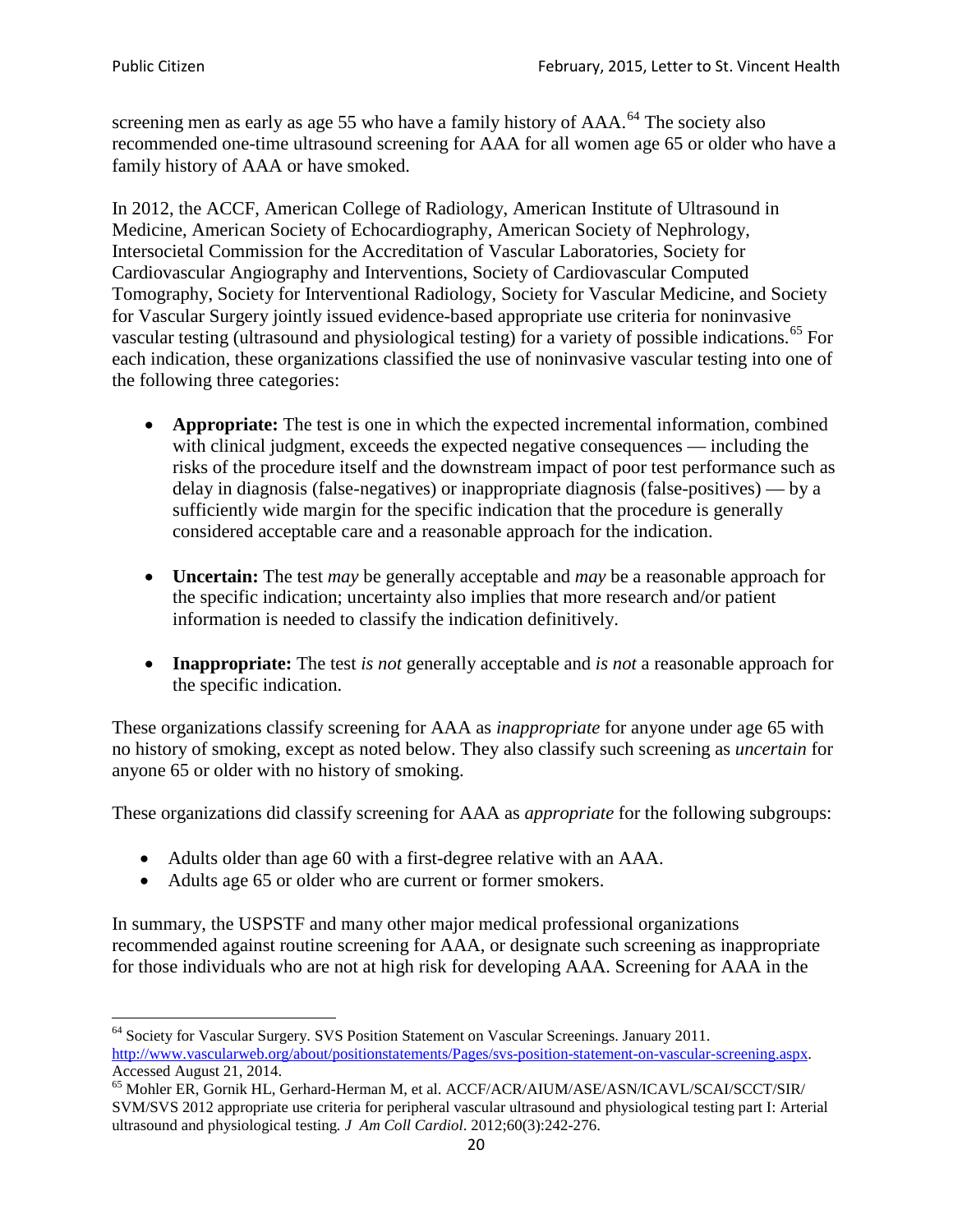general, asymptomatic population has *not* been shown to significantly improve clinical outcome and is likely to do more harm than good.

## **D. Peripheral Arterial Disease Test:**

The Life Line Screening online promotional materials state:<sup>[66](#page-20-0)</sup>

Peripheral Arterial Disease (PAD), more commonly known as hardening of the arteries, affects about eight million Americans. It is a condition in which the large and mediumsized arteries supplying blood to the legs become narrow or clogged, constricting the flow of blood. PAD is caused by atherosclerosis, a gradual process in which cholesterol and scar tissue build up, forming a substance called plaque that clogs the artery. PAD not only causes pain and disability, it also is associated with a much higher risk of heart disease. …

Peripheral Arterial Disease Screening

o A quick, easy and non-invasive procedure, PAD screening is done by using the ankle-brachial index (ABI). After removing your socks and shoes, you will have pressure cuffs placed around your upper arms and ankles. A small ultrasound device will then measure the systolic blood pressure in your limbs. …

Who should have a peripheral arterial disease screening?

• Anyone with risk factors

How often should I get a peripheral arterial disease screening?

• Annually

In 2012, the ACCF, American College of Radiology, American Institute of Ultrasound in Medicine, American Society of Echocardiography, American Society of Nephrology, Intersocietal Commission for the Accreditation of Vascular Laboratories, Society for Cardiovascular Angiography and Interventions, Society of Cardiovascular Computed Tomography, Society for Interventional Radiology, Society for Vascular Medicine, and Society for Vascular Surgery jointly issued evidence-based appropriate use criteria for noninvasive vascular testing (ultrasound and physiological testing) for a variety of possible indications. These appropriate use criteria identify the following as the only appropriate indications for lower extremity artery testing with ABI: patients with diminished pulses, femoral bruit, age greater than 50 with diabetes or smoking, or age greater than 70, which is consistent with ACC/AHA PAD guidelines. The evaluation with ABI for those younger than 50 and those with diabetes was classified as uncertain.<sup>[67](#page-20-1)</sup>

<span id="page-20-0"></span><sup>&</sup>lt;sup>66</sup> Life Line Screening. Peripheral arterial disease screening. [http://www.lifelinescreening.com/What-We-Do/What-](http://www.lifelinescreening.com/What-We-Do/What-We-Screen-For/Peripheral-Arterial-Disease)[We-Screen-For/Peripheral-Arterial-Disease.](http://www.lifelinescreening.com/What-We-Do/What-We-Screen-For/Peripheral-Arterial-Disease) Accessed January 9, 2015.<br><sup>67</sup> Mohler ER, Gornik HL, Gerhard-Herman M, et al. ACCF/ACR/AIUM/ASE/ASN/ICAVL/SCAI/SCCT/SIR/

<span id="page-20-1"></span>SVM/SVS 2012 appropriate use criteria for peripheral vascular ultrasound and physiological testing part I: Arterial ultrasound and physiological testing. *J Am Coll Cardiol*. 2012;60(3):242-276.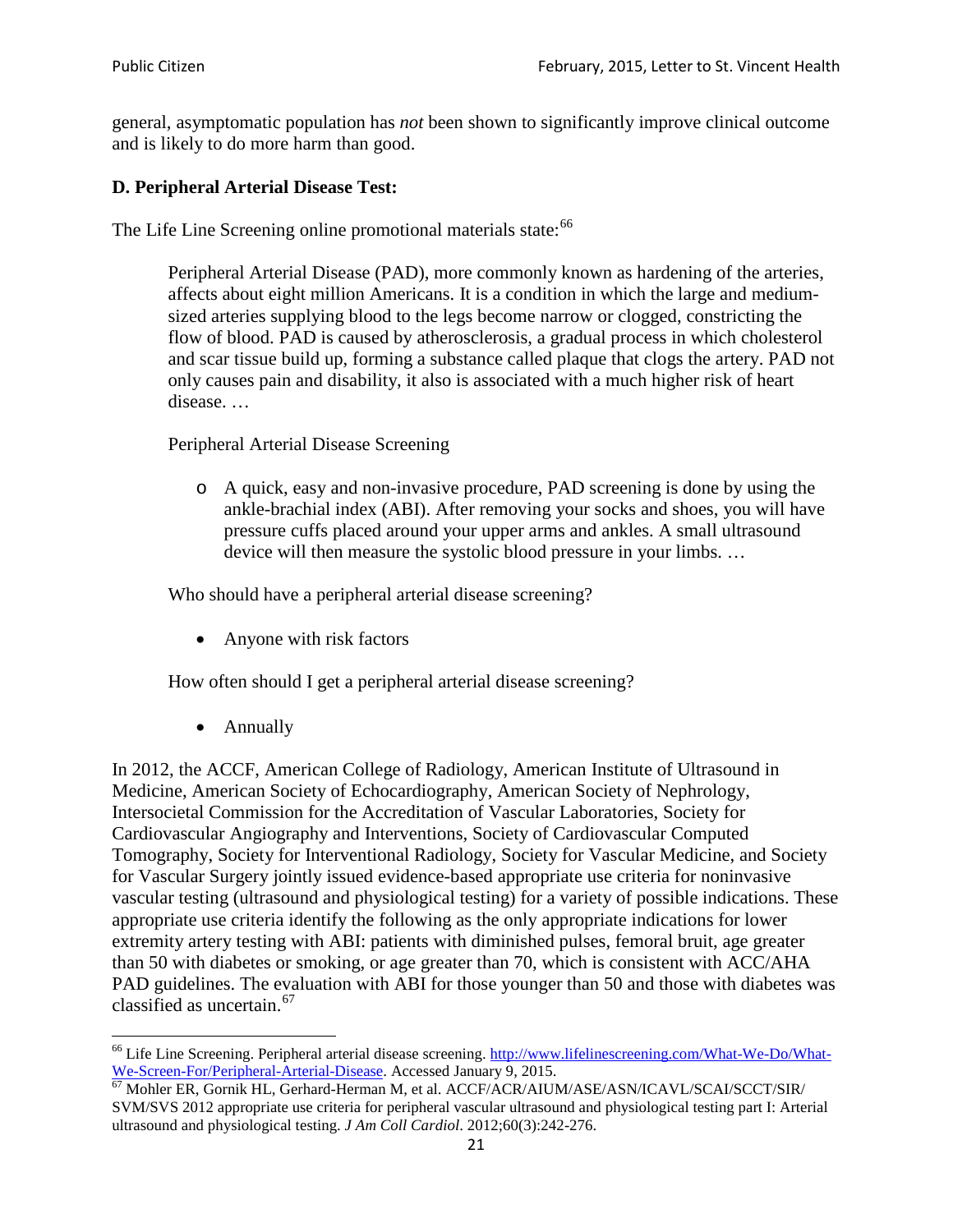In 2013, the USPSTF, based on a systematic review of the scientific literature,<sup>[68](#page-21-0)</sup> issued a grade I statement on ABI testing, concluding that the current evidence is *insufficient* to assess the balance of benefits and harms of screening for peripheral artery disease and cardiovascular disease risk assessment with ABI in adults.<sup>[69](#page-21-1)</sup> In making this statement, the USPSTF noted the following regarding its assessment of the possible benefits and harms of ABI screening:

#### **Benefits of Detection and Early Treatment**

The USPSTF found no evidence that screening for and treatment of PAD in asymptomatic patients leads to clinically important benefits. It also reviewed the potential benefits of adding the ABI to the Framingham Risk Score (FRS) and found evidence that this results in some patient risk reclassification; however, how often the reclassification is appropriate or whether it results in improved clinical outcomes is not known.

Determining the overall benefit of ABI testing requires not only evidence on appropriate risk reclassification but also evidence that this reclassification leads to treatments shown to improve clinical outcomes. One randomized trial found that aspirin did not reduce [cardiovascular disease] events in patients with a low ABI. No studies assessed the effect of lipid-lowering therapy or other cardiovascular risk reduction interventions in patients with asymptomatic PAD and no known diagnosis of [cardiovascular disease] or diabetes. The USPSTF found inadequate evidence that early treatment of screen-detected PAD leads to improvement in clinical outcomes.

#### **Harms of Detection and Early Treatment**

The USPSTF found no studies addressing the magnitude of harms of screening for PAD with the ABI; however, the direct harms to the patient of screening itself, beyond the time needed for the test, are probably minimal. Other harms resulting from testing may include false-positive results, exposure to gadolinium or contrast dye if magnetic resonance angiography (MRA) or computed tomography angiography (CTA) is used to confirm diagnosis, anxiety, labeling, and opportunity costs.

The USPSTF found inadequate evidence on the harms of early treatment of screendetected PAD. One study showed that low-dose aspirin treatment in asymptomatic patients with a low ABI may increase bleeding. Additional harms associated with treatment include use of unnecessary medications (or higher doses) and their resulting adverse effects and discontinuation of medications known to be effective in patients with established coronary artery disease (CAD) if the patient is reclassified to a lower risk category on the basis of a normal ABI.

We are not aware of any major medical professional organization that endorses such screening for peripheral vascular disease with ABI in the general asymptomatic population.

Moreover, treatment benefits for asymptomatic individuals with screen-detected PAD are not well established, and there appear to be no studies that directly assess the impact of screening

<span id="page-21-0"></span><sup>&</sup>lt;sup>68</sup> Lin JS, Olson CM, Johnson ES, Whitlock EP. The ankle-brachial index for peripheral artery disease screening and cardiovascular disease prediction among asymptomatic adults: A systematic evidence review for the U.S. Preventive Services Task Force. *Ann Intern Med.* 2013;159(5):333-341.<br><sup>69</sup> Moyer VA, U.S. Preventive Services Task Force. Screening for peripheral artery disease and cardiovascular

<span id="page-21-1"></span>disease risk assessment with the ankle–brachial index in adults: U.S. Preventive Service Task Force recommendation statement. *Ann Intern Med.* 2013;159(5):342-348.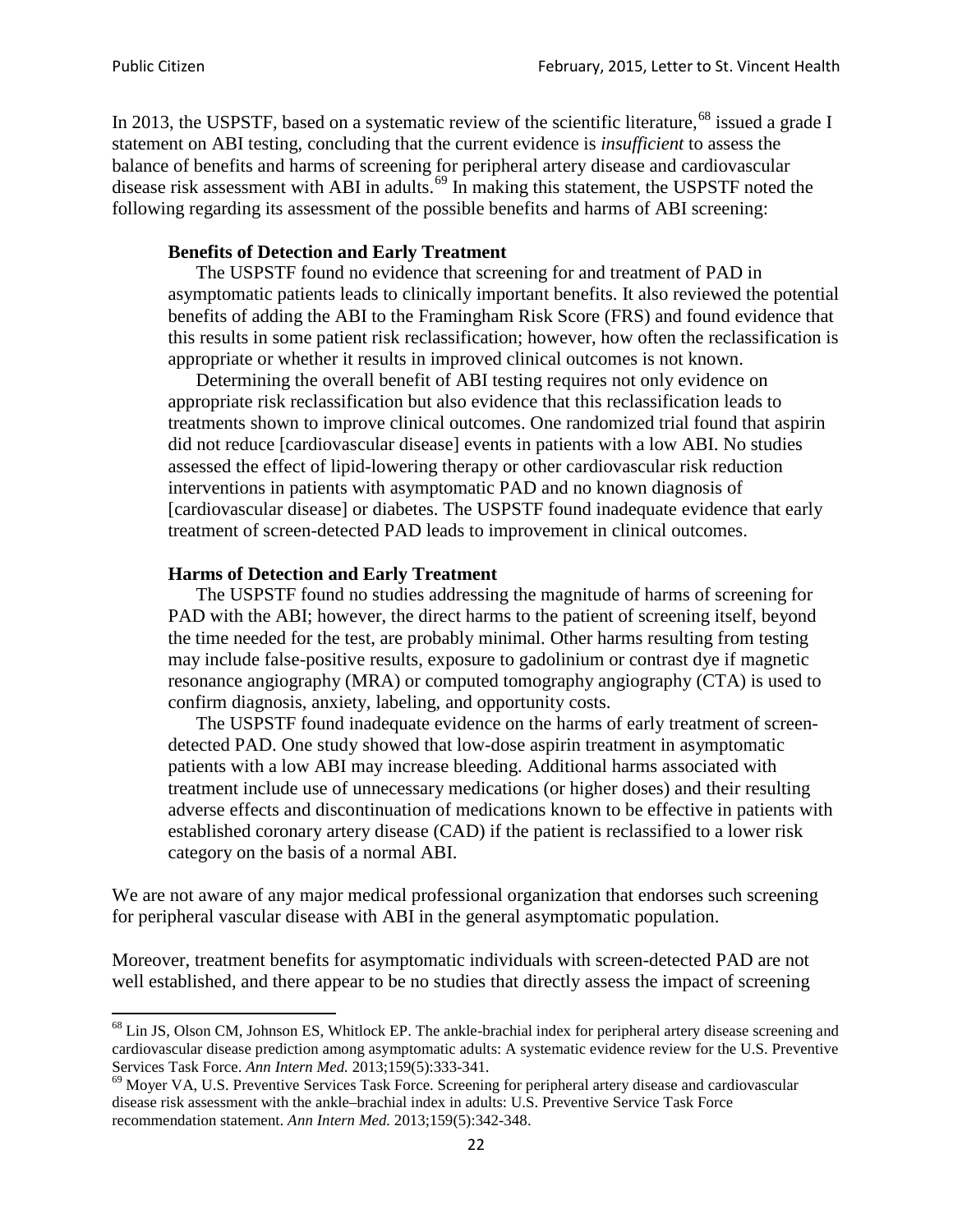unselected adults (or generally asymptomatic adults) with ABI on cardiovascular disease or PAD health outcomes.<sup>[70](#page-22-0)</sup>

#### **E. Osteoporosis Screening/Bone Density Test**

The Life Line Screening online promotional materials state: $71$ 

Osteoporosis is a disease in which bone becomes extremely fragile. Bone is a complex living tissue that can be weakened by poor diet and lack of exercise.

As we age, bones begin to break down faster than new bone can be formed. Osteoporosis removes minerals from bones until they become so weak and brittle that they fracture very easily. Actions such as bending to pick up a newspaper, lifting a vacuum, or even coughing can cause a fracture. Some fractures, such as hip fractures, may require hospitalization or major surgery, and may result in disability or even death.

Screening for Osteoporosis

• An easy and painless procedure, an osteoporosis screening requires you to place your foot in an ultrasound device called a bone densitometer. This device then measures the bone mineral density [BMD] of your heel. The heel is measured because its bone is similar to that found in the hip, where fractures most often occur. …

Who should have an Osteoporosis screening?

• Anyone who has the risk factors associated with the disease ...

How often should I get an Osteoporosis screening?

• Annually

Several major medical professional organizations affirmatively recommend screening for osteoporosis in *certain high-risk individuals*, but we are not aware of any major medical professional organization that endorses such screening *annually* for any group of individuals.

In 2008, the American College of Physicians issued the following evidence-based recommendation for osteoporosis screening in men: $^{72}$  $^{72}$  $^{72}$ 

(1) Clinicians should periodically perform individualized assessment of risk factors for osteoporosis in older men (Grade: strong recommendation; moderate-quality evidence).

<span id="page-22-0"></span><sup>70</sup> [Lin JS,](http://www.ncbi.nlm.nih.gov/pubmed?term=Lin%20JS%5BAuthor%5D&cauthor=true&cauthor_uid=24156115) [Olson CM,](http://www.ncbi.nlm.nih.gov/pubmed?term=Olson%20CM%5BAuthor%5D&cauthor=true&cauthor_uid=24156115) [Johnson ES,](http://www.ncbi.nlm.nih.gov/pubmed?term=Johnson%20ES%5BAuthor%5D&cauthor=true&cauthor_uid=24156115) et al. *The Ankle Brachial Index for Peripheral Artery Disease Screening and Cardiovascular Disease Prediction in Asymptomatic Adults: A Systematic Evidence Review for the U.S. Preventive Services Task Force*. Rockville, MD: Agency for Healthcare Research and Quality; 2013.<br>http://www.ncbi.nlm.nih.gov/books/NBK164524. Accessed December 29, 2014.

<span id="page-22-1"></span> $\frac{1}{71}$  Life Line Screening. Osteoporosis screening/bone density test. [http://www.lifelinescreening.com/What-We-](http://www.lifelinescreening.com/What-We-Do/What-We-Screen-For/Osteoporosis)[Do/What-We-Screen-For/Osteoporosis.](http://www.lifelinescreening.com/What-We-Do/What-We-Screen-For/Osteoporosis) Accessed January 9, 2015. <sup>72</sup> Qaseem A, Snow V, Shekelle P, et al. Screening for osteoporosis in men: A clinical practice guideline from the

<span id="page-22-2"></span>American College of Physicians. *Ann Intern Med*. 2008;148(9):680-4.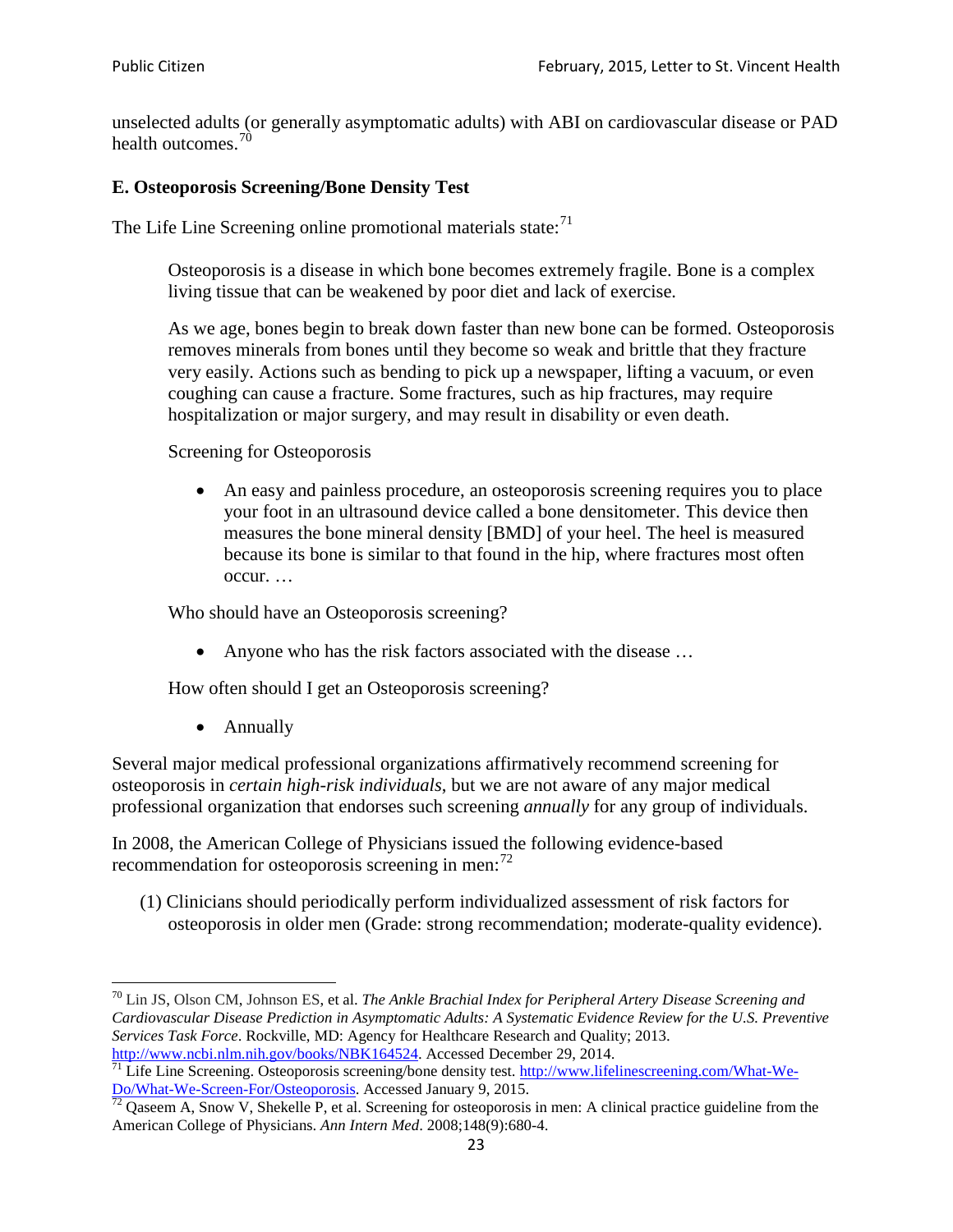A careful assessment of risk for osteoporosis in men is important. The appropriate age to start risk assessment is uncertain. However, by age 65 years, at least 6% of men have DXA [dual-energy X-ray absorptiometry]-determined osteoporosis, therefore, assessment of risk factors before this age is reasonable. Factors that increase the risk for osteoporosis in men include age (>70 years), low body weight (body mass index <20 to 25 kg/m2), weight loss (>10% [compared with the usual young or adult weight or weight loss in recent years]), physical inactivity (participates in no physical activities on a regular basis [walking, climbing stairs, carrying weights, housework, or gardening]), corticosteroid use, androgen deprivation therapy, and previous fragility fracture. Risk assessments should be updated periodically for men who choose not to be screened.

(2) Clinicians should obtain DXA for men who are at increased risk for osteoporosis and are candidates for drug therapy (Grade: strong recommendation; moderate-quality evidence).

Bone density measurement with DXA is the accepted reference standard for diagnosing osteoporosis in men. Men who are at increased risk for osteoporosis are candidates for DXA. Little evidence about alternatives to DXA exists. The 2 most studied methods are quantitative ultrasonography (usually of the calcaneus) and the OST [Osteoporosis Self-Assessment Tool]. Available evidence indicates that neither alternative is sufficiently sensitive or specific at predicting DXA-determined bone mass to be recommended as a substitute for DXA. Although 1 study has demonstrated a strong relationship between calcaneal ultrasonography and subsequent fracture, until treatment trials establish the effectiveness of therapy for osteoporosis diagnosed by ultrasonography rather than DXA, the role of ultrasonography in initiating therapy remains uncertain. No studies have evaluated the optimal intervals for repeated screening by using BMD measurement with DXA.

The evidence review showed that calcaneal ultrasonography predicts DXA-determined osteoporosis only modestly well. However, more important, it was a strong predictor of fracture in men. This may be because ultrasonography identifies other bone properties, such as bone quality, which may not be identified on DXA. Because treatment trials have not measured the effectiveness of therapy for osteoporosis diagnosed by ultrasonography rather than DXA, the role of ultrasonography in diagnosis remains uncertain.

In 2011, the USPSTF issued the following updated evidence-based recommendations for osteoporosis screening:<sup>[73](#page-23-0)</sup>

(1) A grade B recommendation for screening for osteoporosis in women aged 65 years or older and in younger women whose fracture risk is equal to or greater than that of a 65 year-old white woman who has no additional risk factors. In making this a grade B recommendation, the USPSTF offered the following rationale:

> No controlled studies have evaluated the effect of screening for osteoporosis on fracture rates or fracture-related morbidity or mortality.

<span id="page-23-0"></span><sup>&</sup>lt;sup>73</sup> U.S. Preventive Services Task Force. Screening for osteoporosis: U.S. Preventive Services Task Force recommendation statement. *Ann Intern Med*. 2011;154(5):356-364.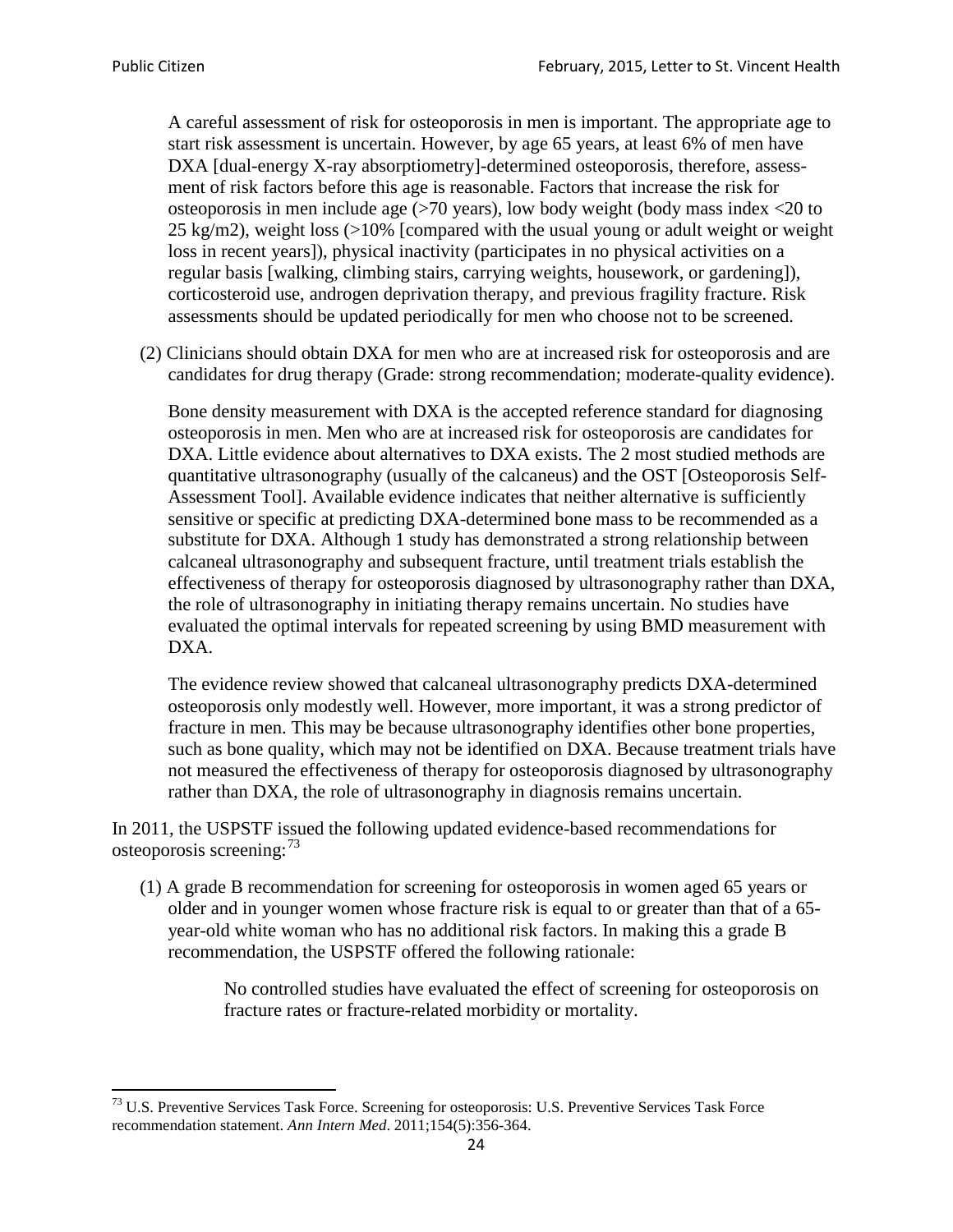In postmenopausal women who have no previous osteoporotic fractures, the USPSTF found convincing evidence that drug therapies reduce the risk for fractures. In women aged 65 years or older and in younger women whose fracture risk is equal to or greater than that of a 65-year-old white woman who has no additional risk factors, the USPSTF judged that the benefit of treating screeningdetected osteoporosis is at least moderate.

(2) An I statement concluding that the current evidence is insufficient to assess the balance of benefits and harms of screening for osteoporosis in men.

> Because of the lack of relevant studies, the USPSTF found inadequate evidence that drug therapies reduce the risk for fractures in men who have no previous osteoporotic fractures. The USPSTF identified the absence of randomized trials of primary fracture prevention in men who have osteoporosis as a critical gap in the evidence.

The USPSTF concludes that for men, evidence of the benefits of screening for osteoporosis is lacking and the balance of benefits and harms cannot be determined.

In discussing how often women should be screened for osteoporosis, the USPSTF noted the following: $74$ 

The potential value of rescreening women whose initial screening test did not detect osteoporosis is to improve fracture risk prediction. Evidence is lacking about optimal intervals for repeated screening and whether repeated screening is necessary in a woman with normal BMD. Because of limitations in the precision of testing, a minimum of 2 years may be needed to reliably measure a change in BMD; however, longer intervals may be necessary to improve fracture risk prediction. A prospective study of 4124 women aged 65 years or older found that neither repeated BMD measurement nor the change in BMD after 8 years was more predictive of subsequent fracture risk than the original measurement.

In 2012, the American College of Obstetricians and Gynecologists (ACOG) issued the following updated evidence-based recommendations on screening women for osteoporosis:<sup>[75](#page-24-1)</sup>

Bone density screening for women should begin at age 65 years. DXA absorptiometry screening can be used selectively for women younger than 65 years if they are postmenopausal and have other significant risk factors for osteoporosis or fracture.

Regarding how often women should be screened for osteoporosis, the ACOG recommended the following: $^{76}$  $^{76}$  $^{76}$ 

(1) In the absence of new risk factors, DXA screening should not be performed more frequently than every 2 years.

<span id="page-24-2"></span><span id="page-24-1"></span><span id="page-24-0"></span><sup>74</sup> *Ibid.* <sup>75</sup> American College of Obstetricians and Gynecologists. Osteoporosis. September 17, 2012. [http://www.guideline.gov/content.aspx?id=38413#Section420.](http://www.guideline.gov/content.aspx?id=38413#Section420) Accessed January 7, 2015.<br><sup>76</sup> *Ibid.*